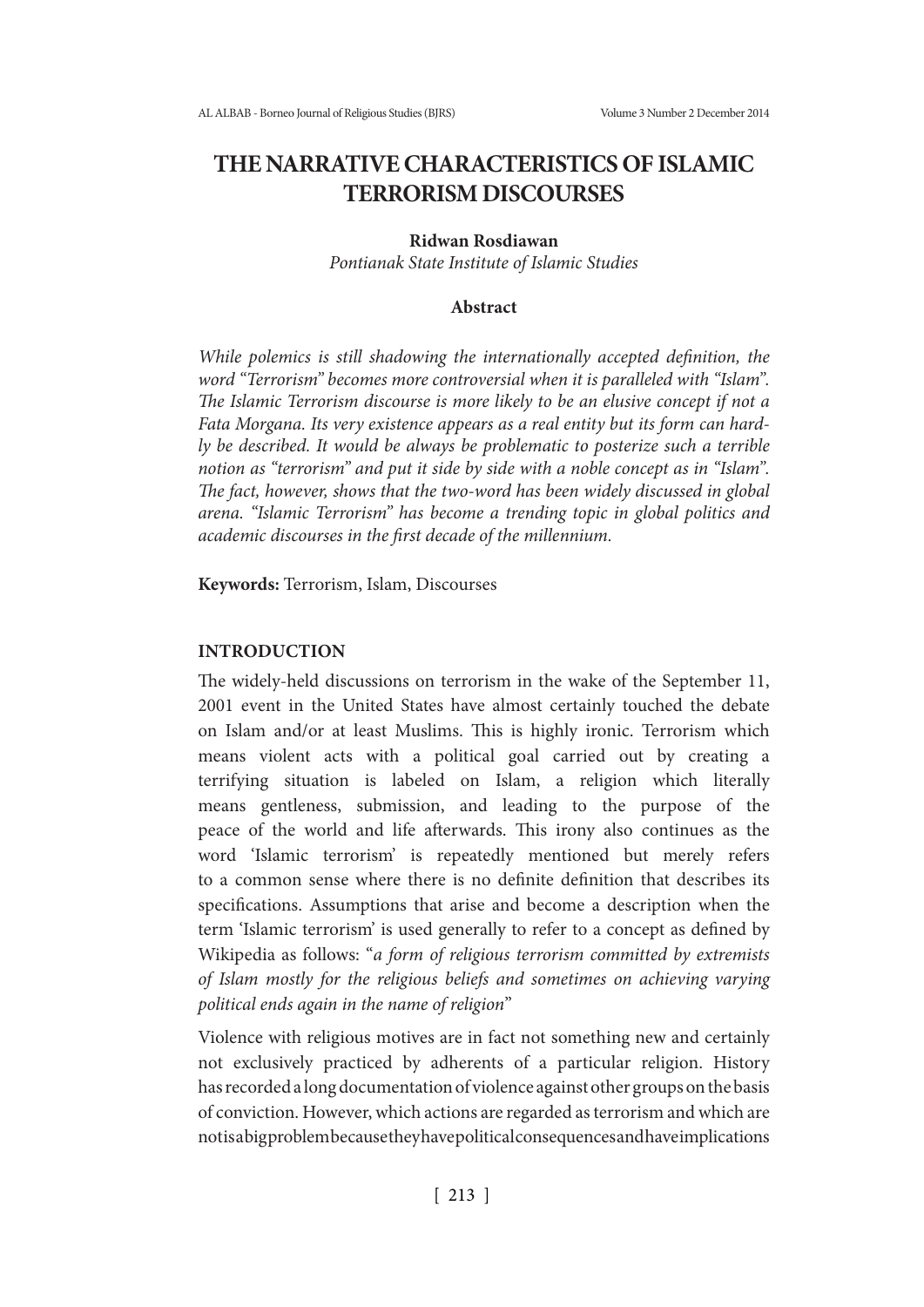for moral rhetoric. Northern Ireland Liberation Army (IRA) viewed their Group as doing sacred religious struggle against the domination of the British rule in the territory. Timothy Mc Veigh did not feel sorry at all as he brought down the FBI building with hundreds of people killed inside because he looked at the action as a struggle to stop the 'formal' government oppression against a religious group which he was affiliated. The Aum Shinrikyo sect also argued that they had done a 'great' sacred job when fighting the Government of Japan by releasing nerve gas killer «Nerin» in a subway station in Tokyo. No matter what sacral purpose they had for their actions, the label 'terrorist' comes across anybody's mind when their names are mentioned.

Major mainstream influential powers in the world and the policy direction of the intense media campaign in the publicity have a dominant role in determining to which group the label of terrorism is pinned. The geo-political discourse situation and international policy also have the same contribution involved. William F. Shugart II noted that since the end of the Second World War there are three categories of violent actions which have been labeled terrorism based on the type of background and purpose. First, shortly after the end of World War II, violent actions that had implications for terror generally grounded by separatism and the purpose of the formation of the new sovereign state. The nature of his movement was limited and its scope was domestic. Second, starting around the 1960s until the fall of the Berlin wall in 1989, terrorism began to take shape as the movement of a populist left-wing which was inspired by the view of anti-Western liberalism and anti-Americanism to be more specific. The context of the cold war between the U.S.-led Western bloc and the Soviet-led Eastern bloc, added color to violent terror actions in this period, in which terrorism was seen as the Eastern bloc with sporadic attacks using extreme factions to attack the Western interests in different parts of the world. This is the phase that is often seen as the starting point of the 'globalization' of terrorism. Third, the final evolution of the wave of terrorism incarnated in the form of religion-based violence, in particular Islam. This form of terrorism is the ultimate evolution of the previous series and has been transformed in such a way that it became more brutal and terrifying. Why is the third wave of the form of terrorism often associated with Islam and described as "so terrifying"?

Further description of the classification put forward by Shugart II indicated that: first, terrorism is often interpreted simply as violent actions that create a terrifying atmosphere to get attention from many people. Second, terrorism almost has always been linked to anti status quo movements that oppose the legitimate power. Third, the trend of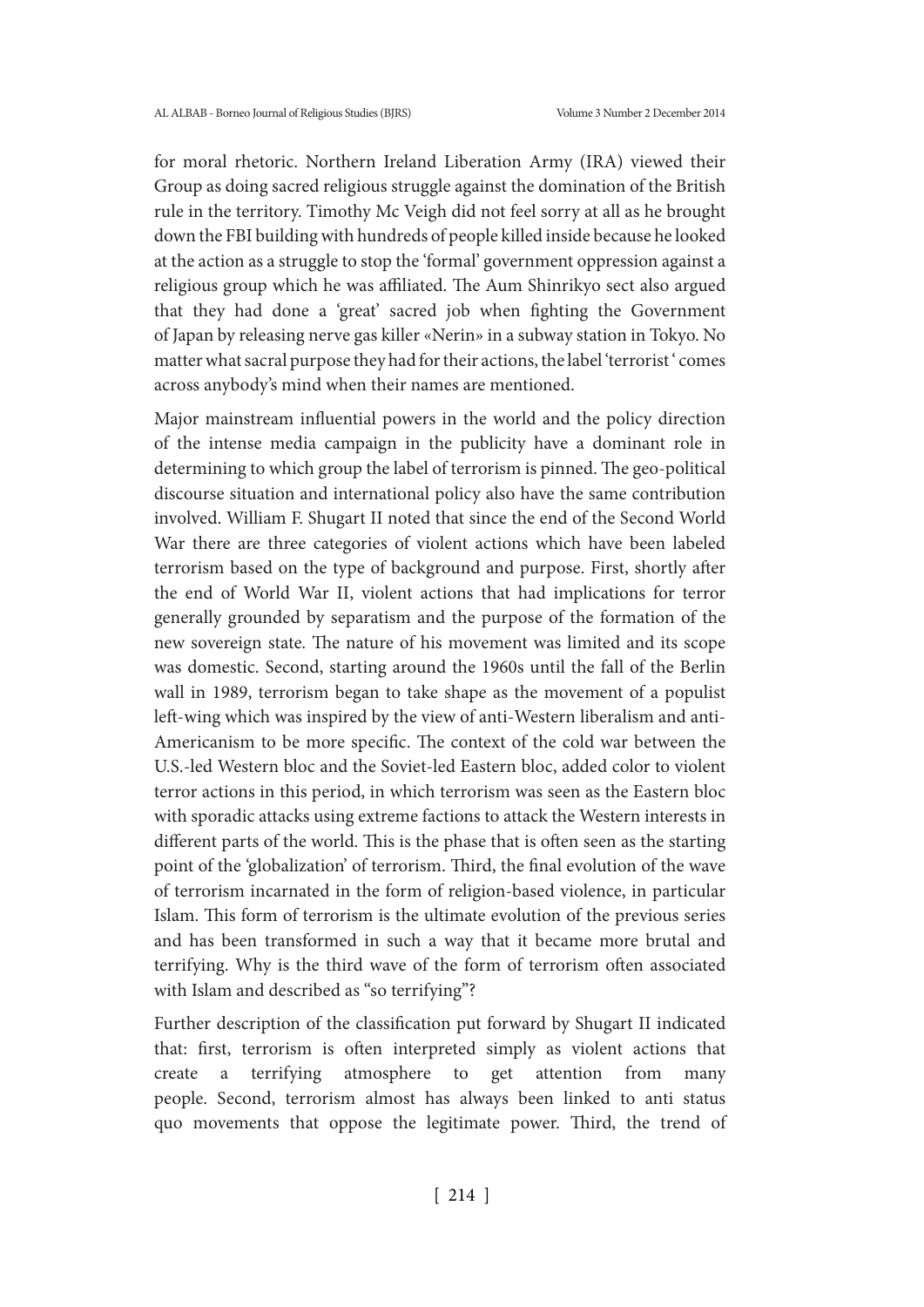world political discourse is instrumental in determining the realm where terrorism issues are centralized . The end of the cold war that was marked by the collapse of the Soviet Union immediately ended the main focus of global political discourse surrounding the conflict between the West and the East, which has lasted for almost three decades. In the middle of the race, the news surrounding the actions of violence involving Muslims dominated the international media publicity. Resistance fought by some Muslim groups against the oppression of the rulers in a territory that received support of moral sympathy, funds, even soldiers and arms from other Muslim groups is seen as a phenomenon of a new trans-national violent conflict, especially when the excess of political violence then targeted vital interests of the West and led to a large number of casualties. Victims of violence involving Muslim groups throughout the 1990s reached three times of the total number of victims of terrorism in the four decades before.

Analysts further indicated that the roots of political violence in this new phenomenon is inspired by the rise of two Muslim groups who throughout history have always opposed each other; The Iran revolution initiated by the *Shi'a* and the success of the Mujahideen, who were *Sunni* majority , in expelling the Soviets from Afghanistan. The motives of fighting in the name of Islam with the sacred goal by Islamist groups is seen as a more effective way than revolutionary resistance. These conclusions can illustrate why terrorism discourse then evolved from political violence to religion-based violence and then put Islam as a focus of discourse as a leading role in terror and terrorism.

In a number of influential sources which will be discussed in the next section, the construction of the narrative discourse of terrorism involving Muslims even tends to be overstated. Some of the new terms like terrorism or the essentialist terrorism emerged with a euphemistic language that actually has sinister implication in the meaning. A series of violent acts that are seen as terrorism with Islam as the main culprit is often referred to by the term the 'new' terrorism' because it is different from conventional terrorism with only limited political aims. Islamic terrorism is oriented toward total destruction with a lot of casualties and losses on the side of the target and is seen as a justification of dogmatic basis. The Muslim perpetrators were often viewed as the essentialist terrorists because of their violent fanatical fundamentalist basis, and they are fond of massacring people whom they consider infidels. Therefore, the approach to counter-terrorism against it must also employ new methods, and conventional criminal law is not sufficient as the solution. To understand completely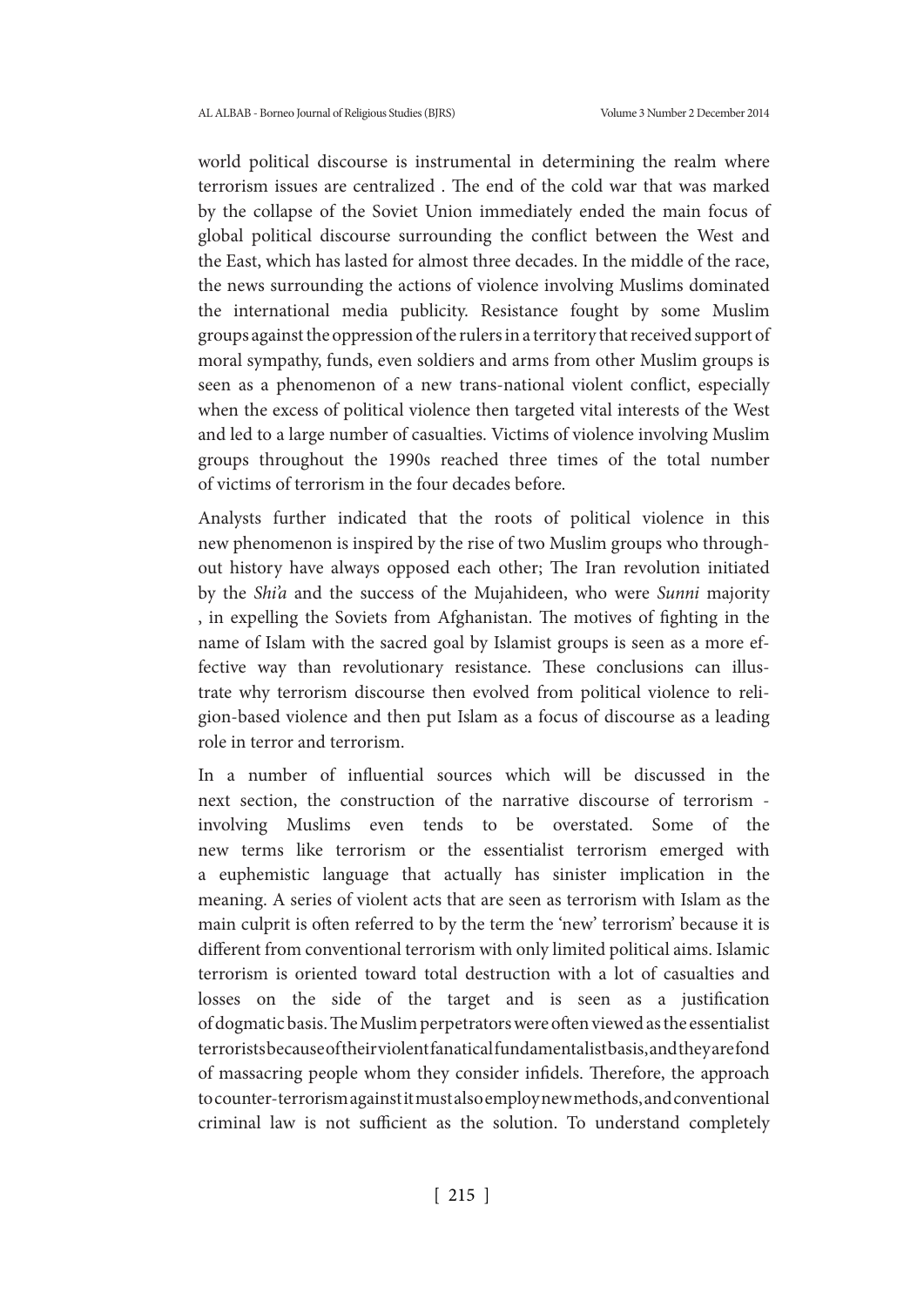about how Islamic terrorism discourse is formed and its construction characteristics shaped can be traced through the following discussion.

## **THE GENEALOGY OF DISCOURSE OF ISLAMIC TERRORISM**

The genealogical discourse approach is based on the fact that a text always refers to other texts that also rely on texts that have been there before. Thus, the discourse forms a way of looking through a mechanism that involves the use of linguistic resources and system arrangement of the existing culture in interpreting a particular social phenomenon. The use of this genealogical approach here is expected to help to understand how «knowledge» formed today is formulated through a process of naturalization which took place in the span of time, space and discursive practices. Many aspects of the details that could be used to explain the origin of the construction of the discourse of Islamic terrorism. However, there are at least three common explanations that could describe how the concept of Islamic terrorism that is understood and used in its present form.

First and foremost is that the narrative discourse of 'Islamic terrorism' which is under discussion right now is based on assumptions, theories and concepts of knowledge which had been established in the field of study scope of terrorism. Although this narrative discourse is thriving and became the focus of an independent academic study and was recognized after the terrorist attacks of 11 September, the concept of 'Islamic terrorism' seems to have emerged since two previous few decades ago. Its origin stems from the concept of 'religious terrorism'. The concept most widely used and cited by influential literature afterward is 'religious terrorism' which was developed by David Rapoport in his paper entitled «Fear and Trembling: Terrorism in Three Religious Traditions", published in the journal of the American Political Science Review in 1984. From the work of Rapoport, a number of core texts were written by other influential academics, creating a reputation as a major source of reference in the study of  $\left\langle \right\rangle$  Islamic terrorism  $\left\langle \right\rangle$ . Concepts, narrative construction as well as the labels that became the core of discourse analysis developed by these past references then gained a strong authority and were very influential politically. The factor that helped to shape it was a close tripartite network connection between academics specializing in terrorism with a circle of power holders of policies that are also supported by senior journalists in several influential international media.

Second, the core focus of the study which became central in the discourse of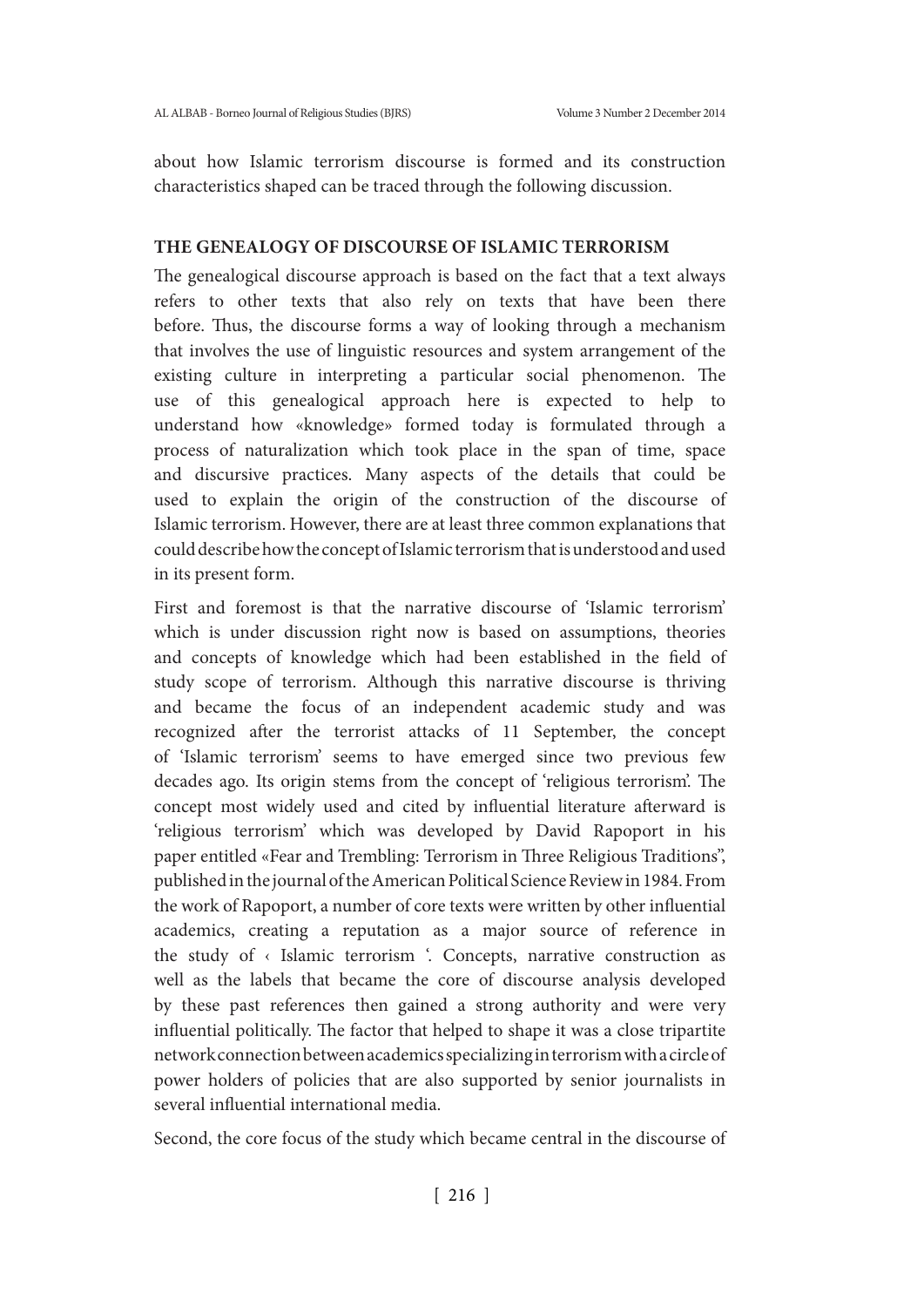Islamic terrorism as well as the pattern of narration and labels used in it was derived from a long tradition in the orientalist studies of the Middle East and religious studies in the Arab culture. The literature of the orientalist studies was growing rapidly following the tumultuous events in the Middle East in the 1970s and 1980s such as the massacre of the 1972 Olympic Games in Munich, the world oil crisis in 1973, the U.S. Embassy hostage-taking crisis in Iran that accompanied the revolution in 1979, the case of Salman Rushdie, as well as terrorism cases involving kidnapping and piracy throughout the 1980s. This type of trend in the orientalist studies then became more intense with the 9/11 attacks and the war campaign against terrorism. One of most dominant literatures that affects the study of international relations with the nuances of the orientalist viewpoint was the work of Samuel Huntington entitled "the Clash of Civilization?". The essay written in 1993 and the title quoted from the work of Bernard Lewis became an important antecedent and was reproduced in many other works in Islamic terrorism discourse circulating nowadays. In addition, figures like Bernard Lewis, Noah Feldman, Raphael Patai and other orientalist experts in the Middle East studies more often shared ideas with other experts in the field of terrorism and became major advisory and expert staff for the U.S. Government in the formulation of the action against terror. This became the catalyst for the transmission of orientalist viewpoint that subsequently shaped the discourse of Islamic terrorism in the political policy process.

Third, many Islamic terrorism discourses refer to a long tradition of cultural stereotypes and representations of one-sided media that often portray Islam and Muslims as the 'enemy'. In describing the Muslims, the mainstream media usually tend to use a framework with a focus on violence, threats, extremism, fanaticism and terrorism, although there is also some visual tradition of the orientalists in which Muslims are portrayed as exotic and mysterious. Imaging representation of cultural forms like this has survived for so long and embedded so strongly. The reason is that the viewpoint reflects the socio-culture of the West's fear and anxiety that the other side which is oriental is often stereotyped, and this has been going on since the imperial period. Many also argued that the dichotomous viewpoints of the orientalists of *us* and *they* has intentionally been preserved as a form of imperialism in a new style.

In addition to the three primary discursive traditions above, especially after the event of 9/11, the discourse of 'Islamic terrorism' also inherited the concepts and terms that had been used in narratives of cultural discourse of earlier global politics. Idioms such as 'good war' for example is a discourse which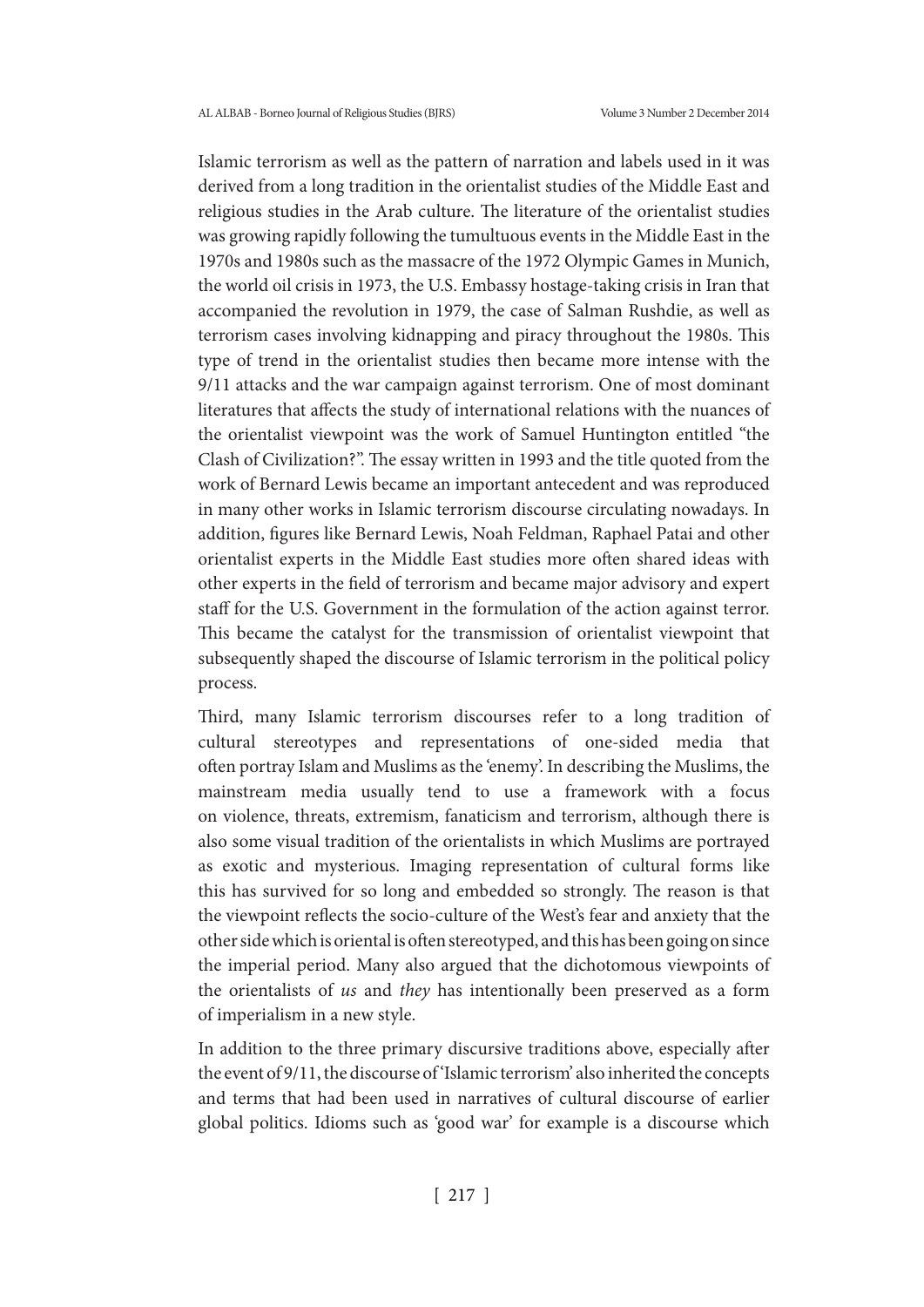was often used by the Western allies in the fight against fascism in World War II and the cold war. Likewise, with other terms such as '*civilized vs. barbaric war', 'rogue states', 'enemy within'*,*weapons of mass destruction, the eternal battle between good and evil* is a series of old cultural narrative that is now the central exposure that decorate the discourse of the so-called 'Islamic terrorism'.

## **THE CORE ELEMENTS OF THE NARRATIVE DISCOURSE OF 'ISLAMIC TERRORISM'**

The narrative discourse of Islamic terrorism is built on a foundation that includes the main concepts in the form of assumptions and labeling that are formed of a series of terminology. The majority of Islamic terrorism discourse quoted the major terms such as 'Islamic world', 'the West', 'the rise of Islam', 'political Islam', 'Islamism', 'extremism', 'radicalism', 'fundamentalism', 'religious terrorism', 'Jihad', 'Wahhabi', 'Salafi', 'militant', 'moderate', 'global Jihad movement', 'al-Qaeda', and of course, the 'Islamic terrorism'. Unfortunately, however, the above terms in the textual use often refer to the unclear intent. The definition often gives rise to misinterpretation and even is filled with stereotypical cultural bias.

In addition, a series of labels and the terms above are generally put together in such a way and then presented in a dramatic binary opposition. The term 'Islamic world' for example is narrated in opposition to the culture of ‹West›. Similarly, other concepts such as extremist vs moderate, totalitarian vs democratic, secular versus religious, civilized vs barbaric. Extreme polarization within the narrative discourse seems to be intentionally enabled to build a frame of ‹Islamic terrorism' and 'extremists', as the real-life entities in the overall story and stands opposite the other entities such as ‹peaceful society' 'democratic State' or 'moderate Muslims' for example. More importantly, the construction in this discourse also often negates another identity which is also so prominent on a narrative central actor's character into the spotlight. The application of labels such as 'terrorists', 'fundamentalist' and 'extremist' to groups such as Hamas and Hezbollah, for example, with the immediate obscurity of the fact that they basically play the role of political parties, social welfare, social welfare activists, charitable aid agencies, educational institutions, guerrilla forces and so on. In the narrative of Islamic terrorism, these groups are often simplified as the enemy of Western society.

This discourse also often includes a series of qualifications carefully designe d to limit the scope of the label, the narrative and the assumption that in the context of political or other cultures would be considered degrading. Therefore, it is commonly found in the text of the studies on ‹Islamic terrorism '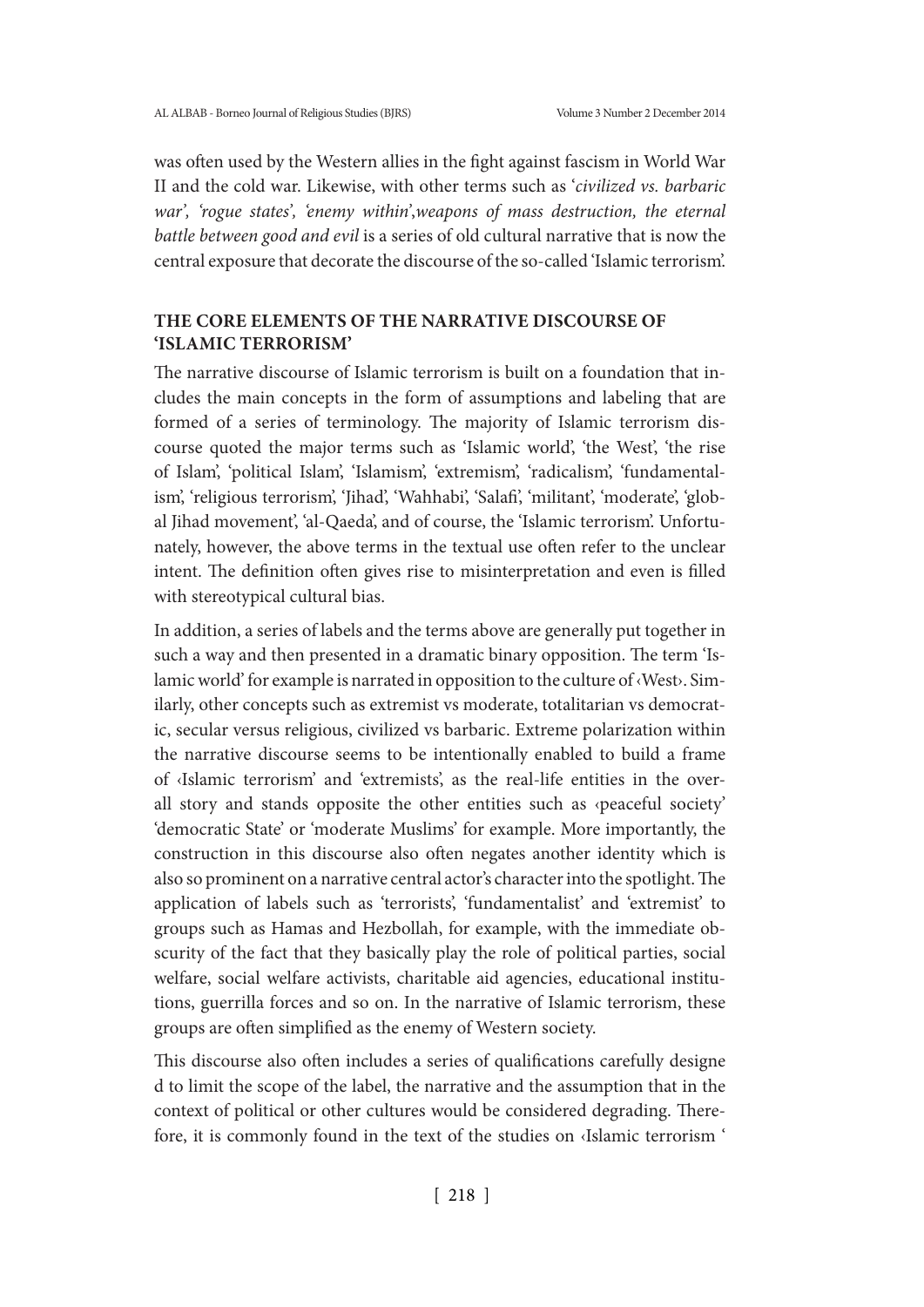which began with statements such as: "the majority of Muslims are actually practicing peaceful and inclusive religion [...]", "[unfortunately].. Islamic terrorists are inspired by the teachings that deviate from Islam and their sacred campaign of violence through the choice of verses extracted from the Qur'an". But then, after that statement, almost the whole expression of the discourse directly discredits Islam and other religious aspects associated within it. Although the texts about the discourse of Islamic terrorism so broadly spread and easily found, the entire discourse is nonetheless filled with biased materials (prejudice) against Islam.

# **THE MAIN CHARACTERISTICS OF THE NARRATIVE DISCOURSE OF ISLAMICTERRORISM**

Each discourse is never uniform, coherent or consistent. Each has fragile limitations (debatable) and there are many exceptions, inconsistencies and contradictions between one text and another engaged in such discourse. 'Islamic terrorism experts ' generally presented their discourse in phrases that shaped the arguments either in the form of support or opposition. They contributed with a different methodology background in describing the main characteristics of narrative discourse which they get into. In some cases, some of them even seemed to disregard the constraints of an actual narrative character they are building when focusing on the argument for opposition. However, if their works are put together in one clump of discourse then it will generate a narrative construction with some typical specifications and functions as a concept jointly understood within the context of culture and politics. Through such a chronology of the main characteristics of the narrative, ‹Islamic terrorism' is formed, and the illustration of the assumptions, label, as well as its central narrative can be seen clearly in some parts.

The most important central axis of the whole discourse of Islamic terrorism comes from a major assumption that violence being a fundamental factor in the cause of terrorism is inherent in the teachings of Islam. The reason of this assumption is that unlike Christianity, which has strict lines of distinction between the 'Church' (religion) and State (politics), Islam does not recognize the distinction between the sacred and the profane, between religion and politics, and therefore still perpetuates the teachings of war in the name of religion (religious war). In the majority of the texts, Islam is always described as a religion which regulates both private and social life so as to impact in the formation of the characteristics of the political life of its followers. These concepts are often used as the main pillar of the argument in the dominant contribution of Islam with regards to religious violence. Walter Laquer –one of the most respected figures in the study of terrorism for example– mentioned that although no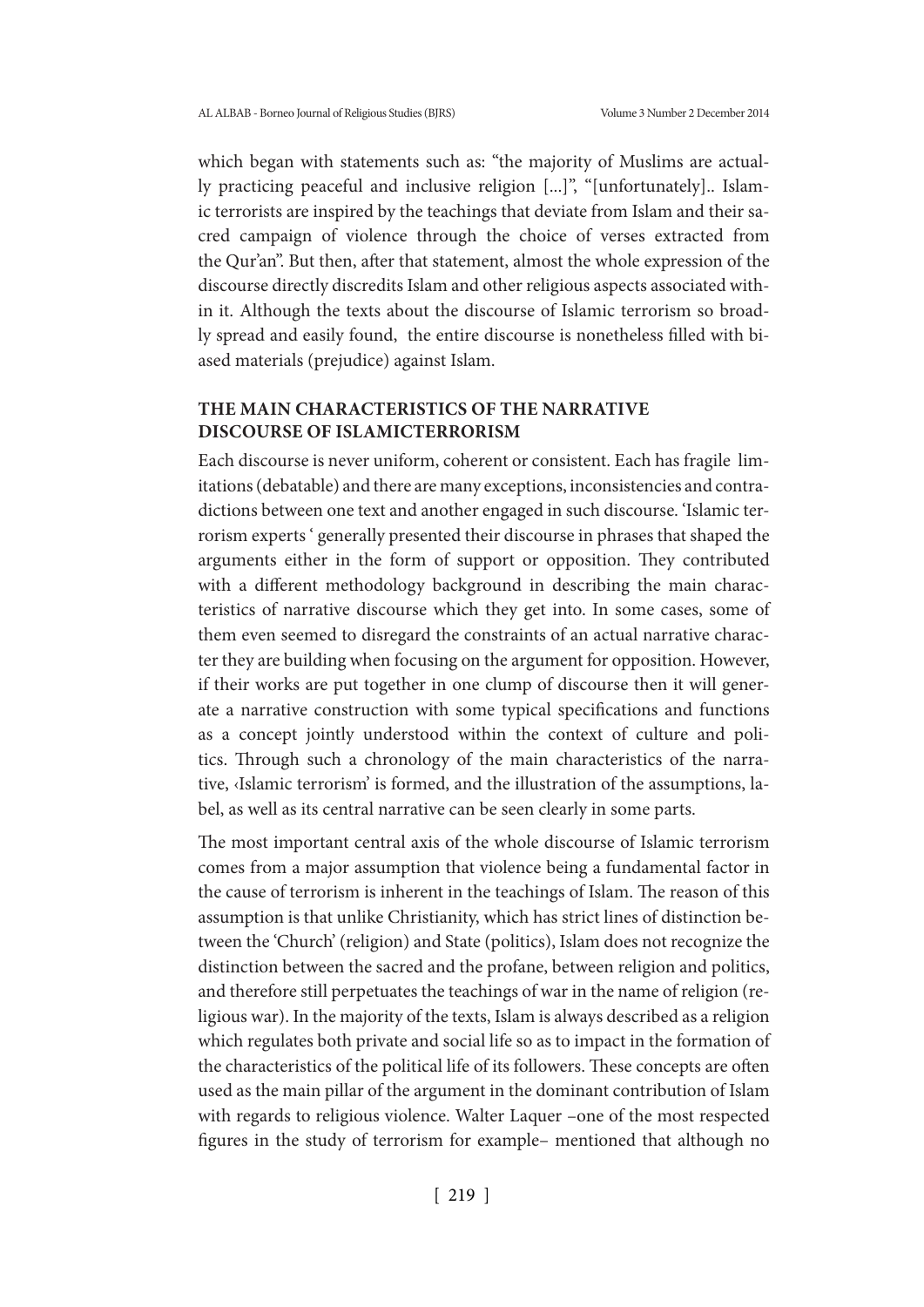Arab or Muslim monopoly term in the field of religious fanaticism, the frequency of acts of terrorism involving Muslims and Arabs are so striking, and meanwhile the discussions surrounding the religious backgrounds of terrorism may not be limited just by highlighting radical Islam. "It cannot be denied that, in fact, Muslim countries occupy the top position in the spotlight," he said. With the same tone, Barak Mendelsohn said that the extremists who wanted to impose religious law as the basis for the State exist in all religions, but religious terrorism just seemed so real in Muslim societies.

Such open expressions with similar narration are scattered in the media. In addition to the rude statement of Samuel Huntington who mentioned that "Islam has a bloody borders", an awful lot of exposure to other natural inherent relationship to associate Islam with political violence on the basis of 'facts' that Islam does not separate religion and politics. One of the publications of a leading counter-terrorism think-tank, for example, viewed that in the Islamic world political violence committed by Muslim groups cannot be separated from the basics of religious belief. Actions of terrorism that happened in parts of the Arab and Muslim world are inborn nature of Islam itself.

The other major characteristics which are directly related to the narrative above are a view of the actions of terrorism that has always been related to or arise and is inspired by the form of the practice or interpretation of Islamic fundamentalism and extremism. Some texts for study of terrorism even always build axiomatic link between terrorism and actions carried out by Islamist groups, Salafi or Wahabi. Magnus Ranstorp in his work generalized that every Islamist movement has an underbow of activities in the world of terror without detailing specific qualifications in the categorization. Reuven Paz of the International Policy Institute for Counter-Terrorism (ICT) wrote about the 'culture of terrorism in Islam' and ideology, doctrine and activities of violence in Islam. Paz indicated that violent actions are culturally and firmly embedded in Islamism. So is the case with Marc Sageman who is also one of the prominent experts in the study of terrorism. By taking the focus of studies on global Salafi Jihad movement and 'terrorist group' of the Salafi group affiliated with al Qaeda, concluded that the ideology of Salafi is an inspiration from the determination of the mission form, goal setting, and supervising the tactics of terror actions they carry out. Furthermore, according to Sageman, Al-Qaeda is not only limited to terrorist organization involved in the political sphere but also in the socio-religious revivalist movement. The connection between the concepts of terrorism and extremism found in the discursive formation above subsequently forms a structure of 'knowledge' that resonates in the public realm that Islam by nature is very violent and terroristic.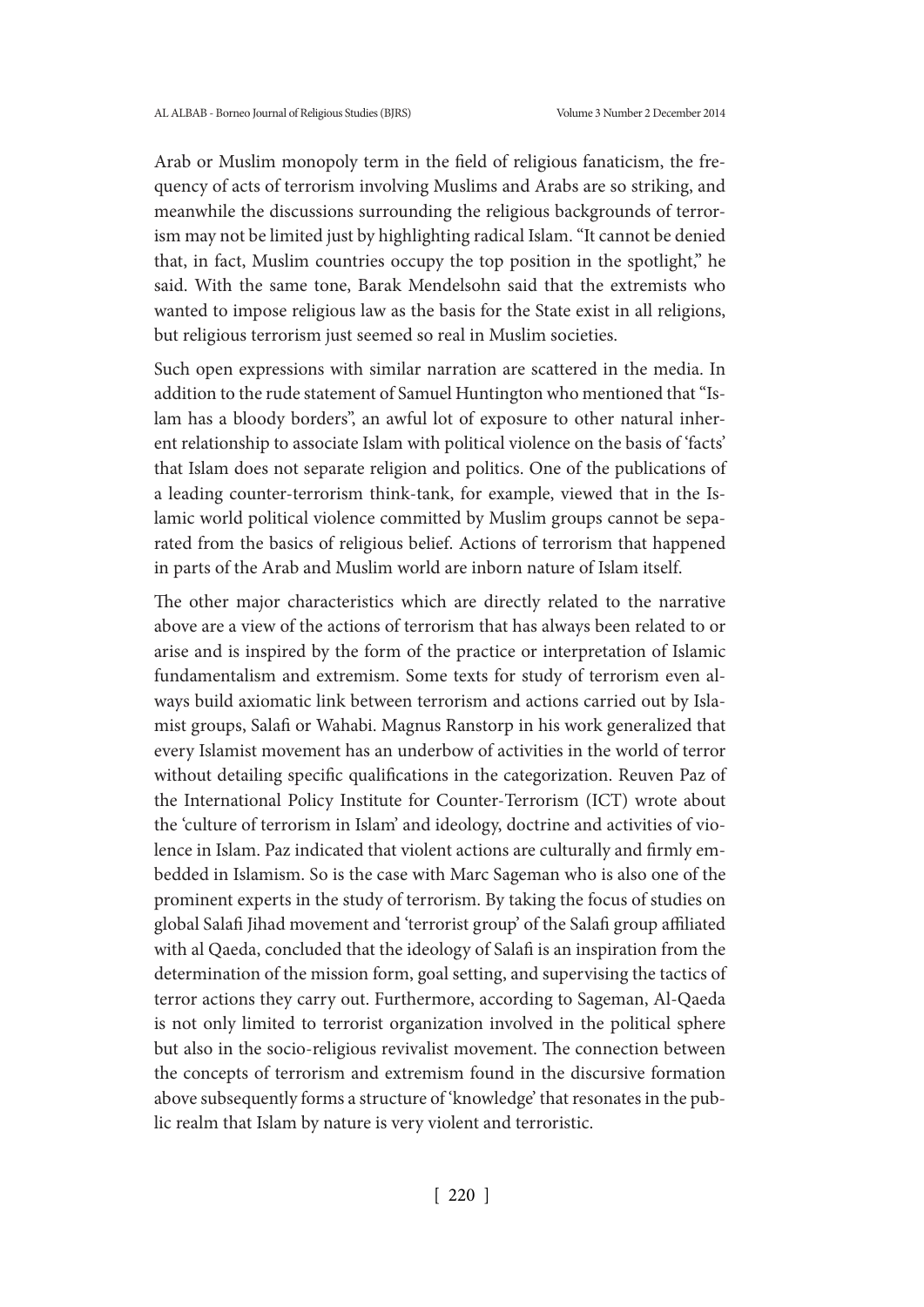In addition to the explicit labeling way like the explanation above, there is also a relationship between narrative characterization of Islam and violence and terrorism wrapped in a more implicit way. Such characterization is implied in any representation that lays out the roots of terrorism in Islam. The narratives generally detail some of the core concepts that come from the teachings of Islam such as *Jihad, Sharia, Shahada, Dar al-Islam, Dar al-Harb, Jaahiliyya, Ummah, Takfir,* and so forth, as well as how Muslim scholars like Say yid Qutb or Muhammad Ibn Wahhab interpreted it. With such narrative, a common assumption emerged that groups like al-Qaeda or other Islamic radical movements are basically recognized theologically as the followers of Islam among Muslims. And therefore, the ideology and the doctrines that inspired actions of terrorism are part of mainstream Islam as a whole. The characteristics of this kind of discourse, intentionally or not, leading to a strengthening of the perception that real violence or terrorism really appears from or even stems from the teachings and practices of Islam. Then the conclusion in the end is that Islam is in fact the core of the threat of terrorism, or in the language of one of the observers of the Foreign Policy Center: "The Jihadist can be found in almost any place that Muslim communities can be found".

Another characteristic of the core narrative of this discourse is that the actions of 'Islamic terrorism' are driven by religious motives or sacred reasons than considerations of a political or ideological motivation. A lot of the goals expressed by the 'Islamic terrorists' are generally centered around combating and destroying Israel and Western dominance, undermine the authority of the regime in the Muslim lands, the return of Muslims to the Islamic teachings which form true and pure and re-establish a Caliphate of Islamic order. Shaul Mishaal and Maoz Rosenthal, for example, argued that the longterm goals of the Islamic extremists are to change social and political order in countries that the majority of the population are Muslim by an Islamic State governed by Islamic law. David Cook even went so far as to declare that a radical Islamic Group has a large main goal of uniting all Muslims in an Islamic State and subsequently lead them to dominate the world.

Because the goal was strongly influenced by the sacred motivation, Islamic terrorism in subsequent discursive formulations tends to be identified as an anti-modern, anti-secular and anti-democratic movement. Ranstorp insisted that concerns over infiltration of secularization from foreign parties are a catalyst for the emergence of actions of religious terrorism. These radical groups, Ranstorp said, are driven by the background of 'xenophobic' motivation against everything that comes from foreign or secular parties as well as a strong sense of rejection of Western culture. Similarly, Benjamin Barber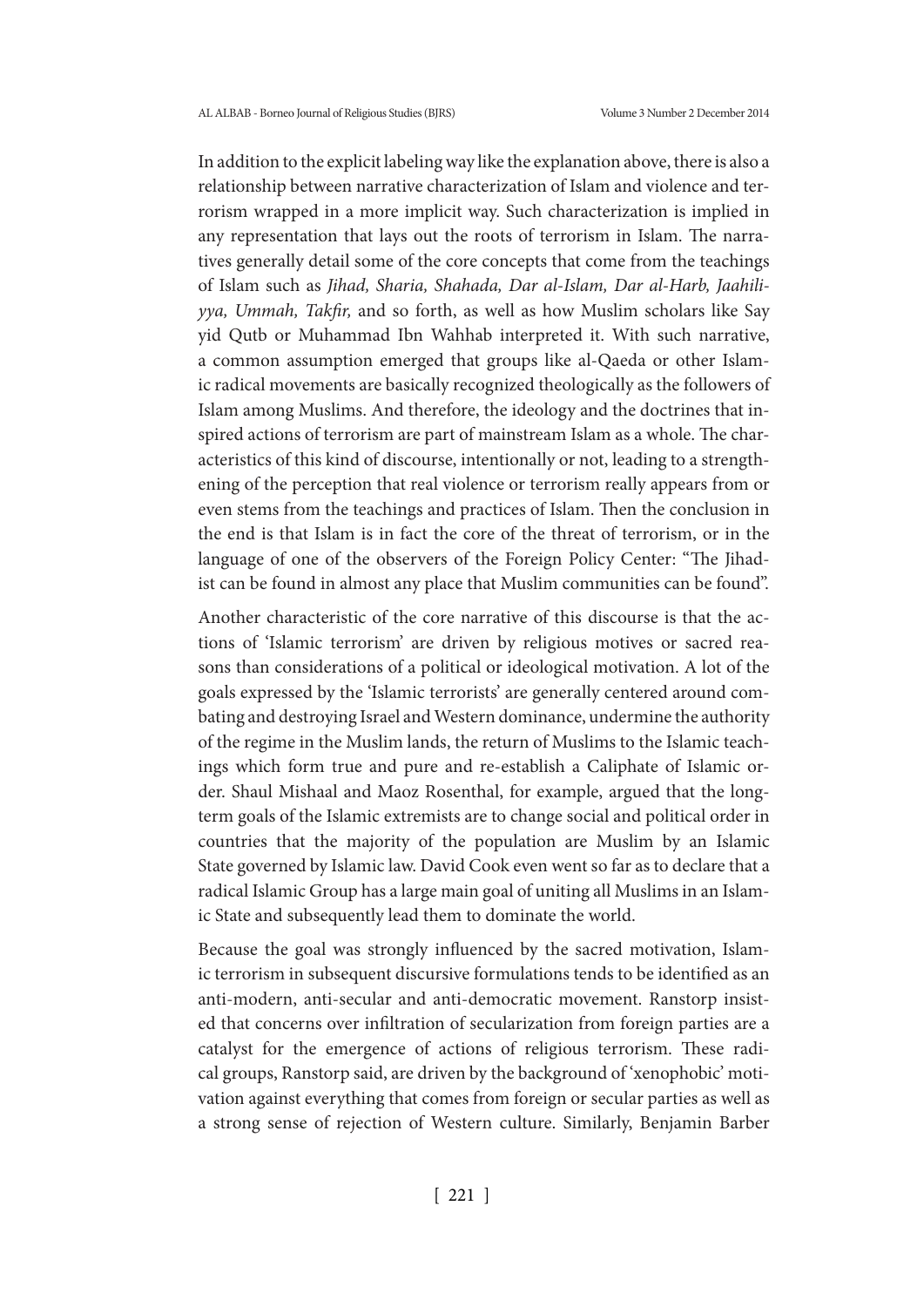also argued that the 'army' of Jihad despised modernity secular, scientific, rational and commercial culture that they think are derived from European Re naissance culture. In fact there are also texts in narrative discourse which describe it with a very rude expression. Ayla Schbley in a leading journal entitled *Studies in Conflict and Terrorism* stated that public disapproval of the democratization and modernity in the Islamic world is due to the fact that Muslims tend to continue to engage in violence because for them the concept of nation-states and democracy looks like pork and its rind.

Moreover, ' Islamic terrorism ' is also often narrated as actions which are based by a sense of deep hatred against America and the West. This sense of hatred is caused by anger and a sense of impotence in the course of history where Muslims once ruled the world in one stretch of time then experienced a failure in economic development and modernization, the defeat in the conflict against the forces when dealing with Israel, and their inability to reduce the pace of the process of globalization and secularization. Takeyh and Gvosdev indicated that a radical Islamism is an ideology of hate and terror aiming to undermine the existing order. While Bernard Lewis argued that Islamic fundamentalism has inspired direction and format of the movement from the condition of despair, resentment, and anger of the Muslims before the power that has diminished their pride and traditional values. This narrative then leads to an assumption which concludes that among the main goals of the mission of Jihad is to restore the pride and glory of the Muslims in the presence of the New World Order that is sponsored by the West.

One of the characters in the narrative that may be the most important part of this discourse is the assumption that 'Islamic terrorism' is the greatest threat to Western security and stability. In a variety of texts, one can easily find expressions and impression that 'Islamic terrorism' has always been one of the most significant threats to the national security of Western Nations in general and the United States in particular. Quoting the main characteristics with narrative ' Islamic terrorism ', Sageman explained the shape of such threats as follows:

"A new type of terrorism threatens the world, driven by networks of fanatics determined to inflict maximum civilian and economic damages on distant targets in pursuit of their extremist goals. Armed with modern technology, they are capable of devastating destruction worldwide. They target the West, but their operations mercilessly slaughter thousands of people . . ."

The form of assumption derived from this narrative seems to serve as the basis for many of the underlying policies issued by the U.S. Government. They tend to believe that 'Islamic terrorism' has enormous potential that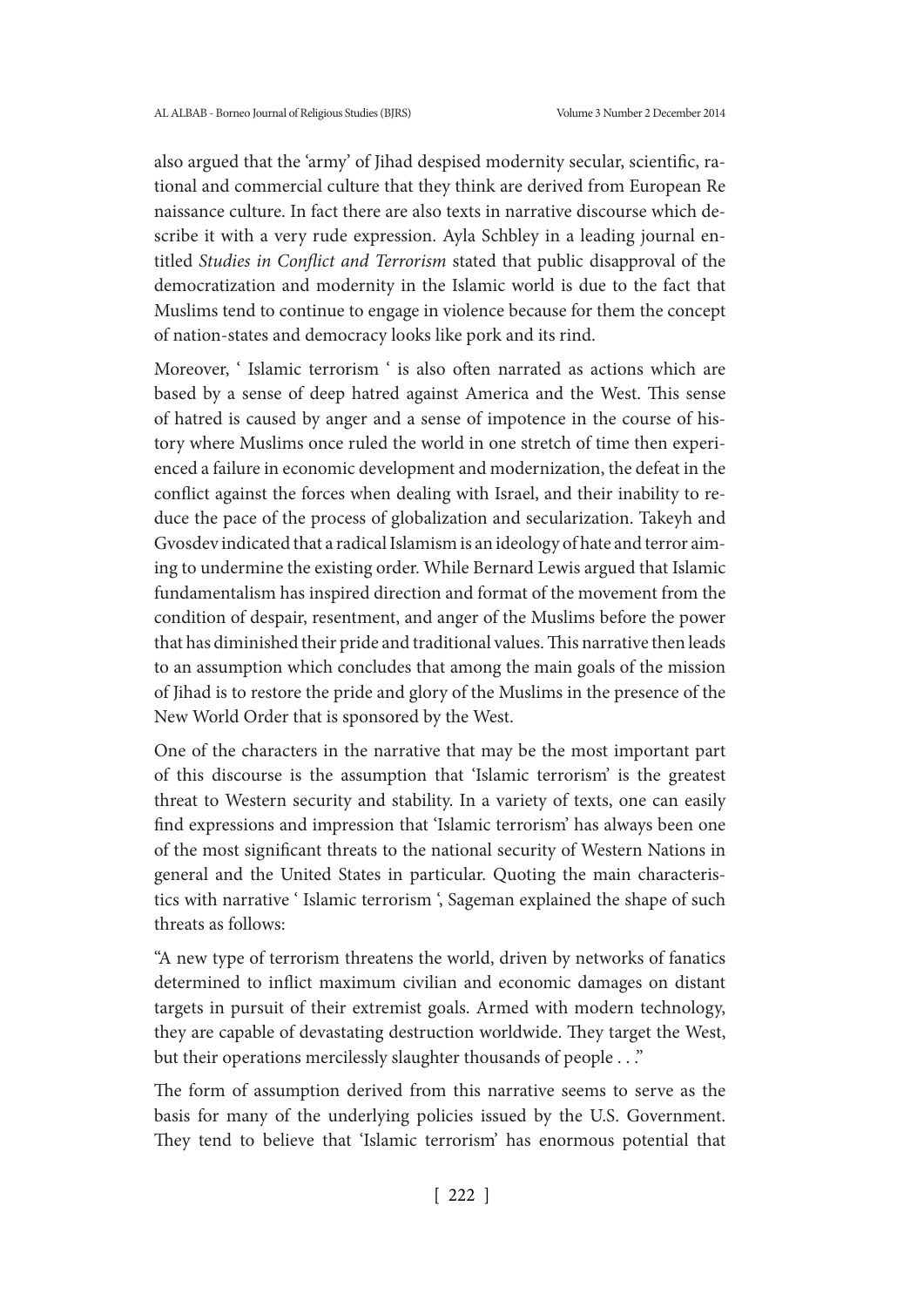threatens the sustainability of the cultural order of Western democracy and the overall view of its life. They also seem so sure that 'Islamic terrorism' receives support from 'dangerous' rogue regimes and the sympathy of millions of good Muslims who live in Muslim countries as well as in the West. Daniel Pipes, for example, indicated that the enemy of the West is the militant Muslims with a number reaching 10-15 percent of the total population of Muslims in the world totaling more than 1 billion adherents. This means that the US has a potential threat of attack from about 100-150 million Muslim militants who may become its enemies. Pipes then assumed that although no poll survey conducted in the middle of the Muslim community population, he believed at least half of the total, or about 500 million Muslims would be more sympathetic to Osama bin Laden and the Taliban than to the U.S. Government.

Narrative discourse regarding the threat of 'Islamic terrorism' is also closely related to the discourse surrounding the 'mythology' of al-Qaeda terrorist network and the group called ‹Afghan› Jihad. Generally, this narrative confirms the existence of the thousands of volunteers who have experienced a militant Jihad training and combat in the war against the Soviet Union in Afghanistan and they are now linked in a global network. Jessica Stern indicated that at the time of the September 11, 2001 tragedy there were at least 70,000 to 110,000 Muslim radicals who have graduated from the al-Qaeda training camp. Another analysis calculated the chances of their number was between 35,000 and 50,000 worldwide, all of whom were operatives, some were moving independently, mostly in standby position, and ready to commit holy war against the West. They also get support from six million more who are scattered in other radical Muslim countries in all corners of the world. The description formed by this discursive construction model is a concept that Islam and the Muslim world is a 'direct threat' and dangerous for the existence of the West.

The narrative of potential threat of 'Islamic terrorism' above borrows concepts, perspectives and labeling that come from the field of study of previous general terrorism, especially ideas that illustrate that the world is facing a new kind of 'terrorism'. The theories of the 'New Terrorism' mentioned special specifications of this new kind of terrorism that is identified with the violent actions that are rampant in the Muslim world. Characteristics that are often expressed are among others domination of background of hate motivation, fanaticism and extremism with a political ideology; a new type of terrorism is inspired by the teachings of the religion and is determined to inflict mass casualties among civilians; the culprit is ready to sacrifice them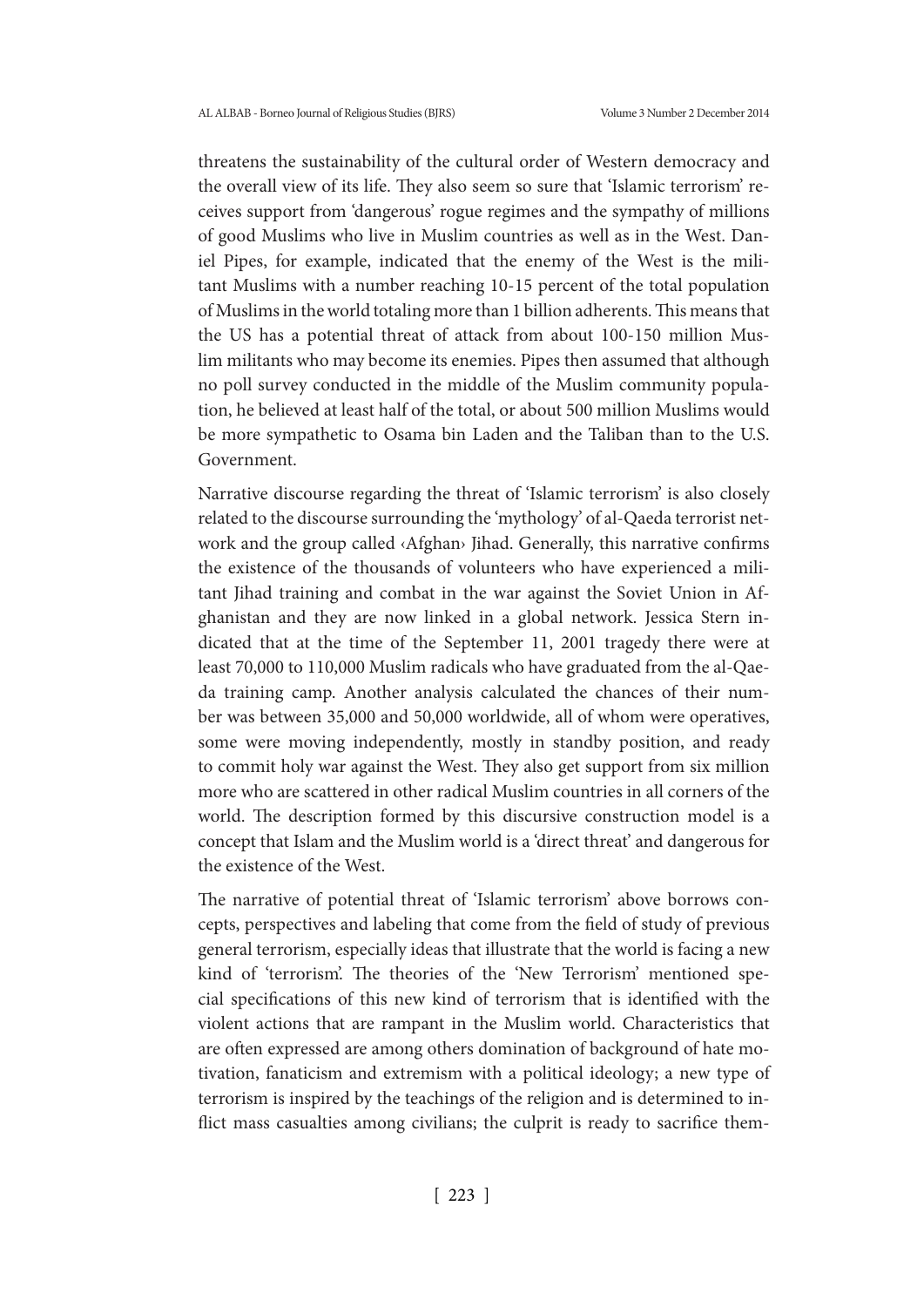selves in an action for assault or murder, and they are also ready to use weapons of mass destruction. Finally, the picture that emerges is the world facing a more cruel form of terrorism. Ranstorp said that the violent actions committed by religious extremists know no boundary of humanity because they do not recognize moral constraints in using violence. Stern also argued that this terrorist group is more dangerous than the secular one, and the possibility that they use weapons of mass destruction is far more open.

The important narrative form subsequently constructed is that since ‹Islamic terrorism› is full of religious bigotry, irrational and deadly, then there is no reason to open the space for negotiations, let alone compromise for peace. The only way to deal with the phenomenon of 'Islamic terrorism' is the method of eradication and prevention and enforced by other counter-terrorist actions. One of the distinctive expressions representing this narrative is expressed by Daniel Byman, «the wide coverage of the issue of the terrorist group's agenda such as those of al-Qaeda that are trying to spread hatred and Jihad propaganda as the only way out, then making peace with them is difficult in theory and impossible in practice". With similar patterns, Barber asserted that the purpose of the Islamic terrorist group that absolutely cannot be negotiated is rationalized. According to him, the terrorists never give any option and therefore have to be countered and eradicated up to its roots. Expressions that are often used in this discourse in the political landscape are reflected in the statement of Tony Blair. He stated that "You just need to pay attention to the demands of al-Qaeda to understand that you will never be able to compromise with them. The only choice you will be defeated by them or move to defeat them"

Other elements of the narrative the 'New Terrorism› used in the construction of the discourse of 'Islamic terrorism' is a description that is different from the traditional terrorist groups that have an organized hierarchy, the 'Islamic terrorists' have a decentralized structure with a flexible network. Analysts from the RAND Corporation argued that a new breed of the actions of terrorism has evolved towards a form net-war. Islamic fundamentalist organizations such as Hamas and the network under the leadership of Osama bin Laden are composed of many inter-connected sub-groups. They form semiindependent cells that do not have a single command hierarchy. Chatham House also released a report which described al-Qaeda as a 'network of networks' with membership scattered in at least 60 countries. This jihad network is also utilizing the internet and other modern technologies as a medium in dissemination of messages, individual indoctrination, recruitment of new members, coordination of activities, operational information shar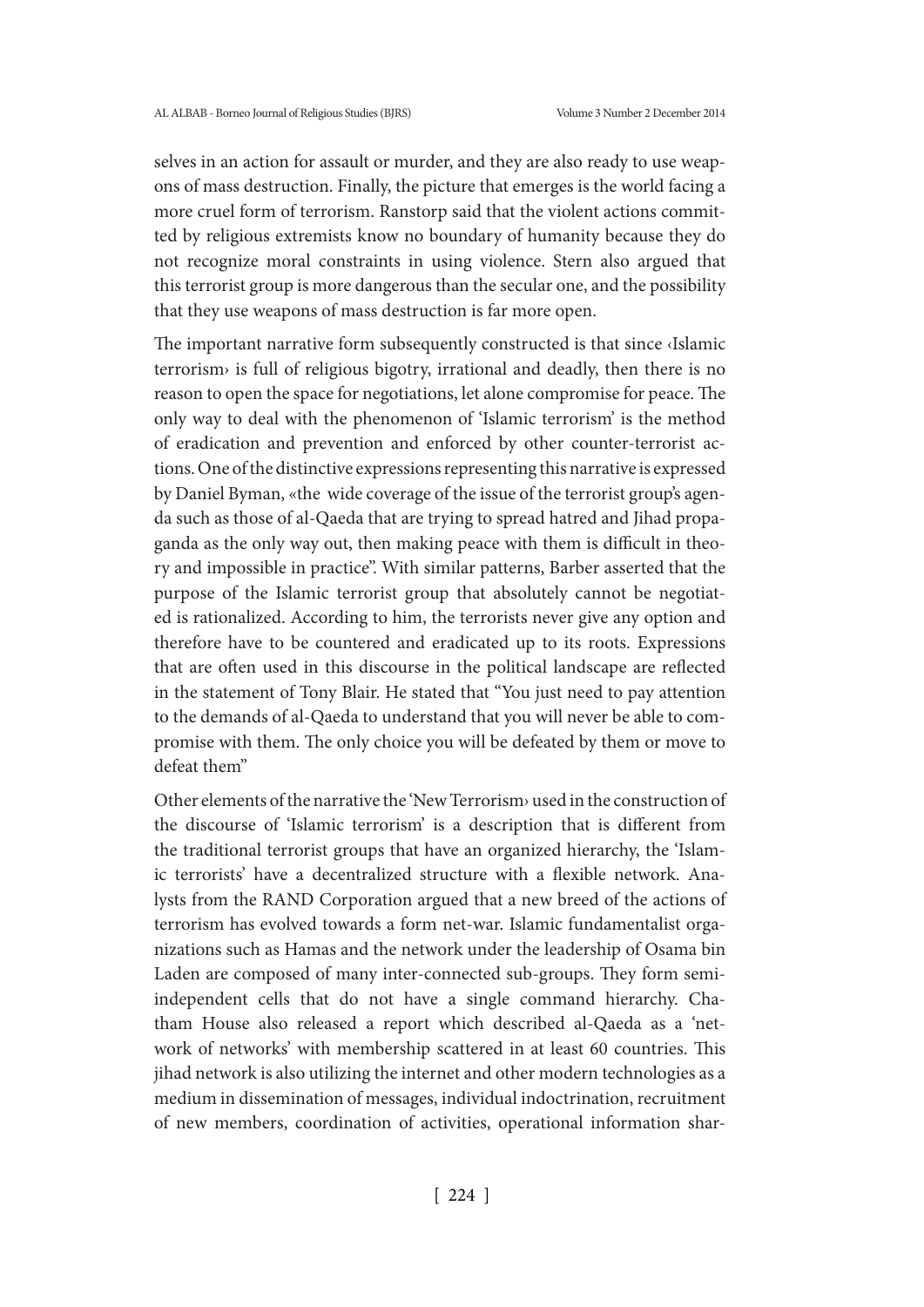ing, as well as fundraising and moral support. Their movement can be said to be a 'techno-terrorism' because it makes use of satellite communications, email and the World Wide Web in their action.

This narrative sees those facts as an irony. The groups of 'Islamic terrorism' use modern technology in order to pursue the objectives of going back to the way of life to the medieval age. Barber, for example, stated that Osama Bin Laden without modern media will look like a desert rat that would never have been known. His opinion on terrorism without the credit card, the global financial system, modern technology and the internet, the impact will only be like throwing a rock at the head of a sheikh on the street. At the end of its conclusion, the purpose of this narrative construction apparently is to reinforce the impression of the scope of the danger that may be caused by terrorist groups and that to fight them is very difficult and that methods destruction and eradication are the only appropriate response in dealing with them.

## **CLOSING REMARKS**

The general characteristics of the 'Islamic terrorism' related to the narrative the perpetrators of terrorism are that they exploit a charitable institutions as well as other Muslim NGOs to raise funds and divert its use to support the actions of terrorism. Byman, for example, argued that the 'Islamic terrorists' are connected to a broader network that includes charitable institutions in Chechnya, organizers of Islamic education in Southeast Asia, and fundraisers in Europe. Network connection from their NGOs is essential. These NGOs in fact serve as a way for them to raise funds, and they provide employment for the terrorist activists, channel the funds, and provide required documents (supporting action). Paul Pillar also identified some Muslim NGOs involvement either intentionally or not in the event of terrorism. Meanwhile, the Foreign Policy Center said that many Muslim NGO fundraisers turned out to be terrorist organizations that escaped the detection of authorities. As mentioned earlier, this type of narrative discourse serves to reinforce the concept of the importance of identifying and overseeing Muslim organizations scattered in many places. Although they look normal in everyday life, the danger they might pose should always be looked out for.

The characteristics of the other narrative are that the 'Islamic terrorism' must be combated even in the form of concept and idea. Moderate Muslims must become a leading figure in the fight against the growing extreme pragmatism in their environment. Zeyno Baran, for example, argued that the central task in counter-terrorism is to find formulations to help moderate Muslims to win the theological and ideological civil war currently in prog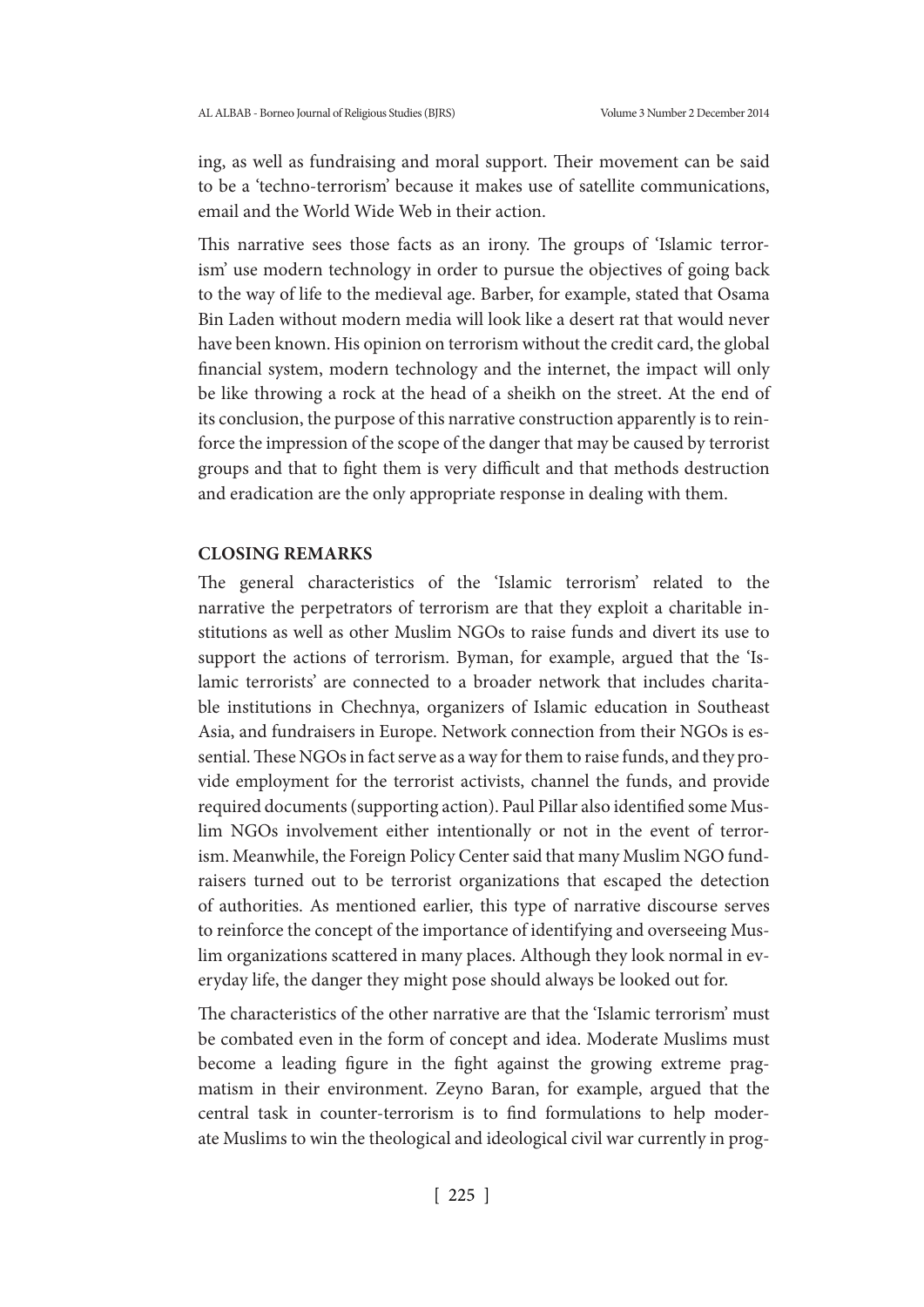ress against the extremists in the Muslim world. Patricia Hewitt also suggested that parties who shoulder the responsibility of leadership must immediately stand up against any malicious propaganda which are constructed and imposed by Islamic extremists in the middle of the Muslim community. This narrative construction at least implies an effort to build understanding of the two concepts. First, there is a clear line of separation between the 'moderate' Muslims and the 'extremists'. Second, terrorism generally is an internal issue of the Islamic world and it is the responsibility of the Islamic world to fix it.

Other narrative forms are also easy to find in the literature of 'Islamic terrorism' includes concepts such as: *first*, the 'Islamic terrorism' and 'extremism' by Muslims living in the middle of the Western societies are due to the lack of integration, failure of multiculturalism, alienation and unemployment as well as the influence of radicalization of the Jihad groups from the outside; *second*, the Muslim communities in Western countries are often termed 'the fifth column' or the enemy in the enemy within that is either actually or potentially very dangerous; *third*, the 'Islamic terrorist' generally consist of young men who are weak and vulnerable psychologically as well as less educated so that they are easily indoctrinated and brainwashed. They are easy to fall into extremist propaganda through radicalism in the *madrasahs*, mosques or internet sites. Those involved in the actions of suicide bombings were allegedly young men who were primarily driven by a sense of frustration and sexual impotence.

#### **End Notes:**

William F. Shugart II, "*An Analytycal History of Terrorism",..* hal. 27-32

 Lihat misalnya, Bruce Hoffman, *Inside Terrorism,* hal. 18, 92-93, 123, R. Hardin, *One for all: The logic of group conflict*. (Princeton, NJ: Princeton University Press, 1995), hal. 216, P. R. Pillar, *, (*Washington, DC: Brookings Institution, 2001), hal. 121, National Commission on Terrorist Attacks upon the United States (2004, pp. 59, 60, 62, 70, 71, 98, 100, 180, and 190). Untuk informasi yang lebih lengkap lihat US Department of State, "*Significant Terrorist Incidents, 1961–2003: A Brief Chronology*", at http://www.state.gov/r/pa/ho/pubs/fs/5902pf.htm.

 Wacana keabsahan pendekatan counter-terrorism ini mengemuka ketika perbincangan seputar pelanggaran HAM terhadap tahanan-tahanan tersangka Taliban dan al-Qaeda di penjara Guantanamo menjadi fokus pemberitaan media global. Pihak-pihak yang mendukung penahanan tanpa proses pengadilan menggunakan pendekatan *essentialist terrorism*  ini sebagai pembenaran.

 Roxanne Doty, "*Foreign Policy as Social Construction: A Post-Positivist Analysis of U.S. Counterinsurgency Policy in the Philippines*", *International Studies Quarterly*, 37 (1993), hal. 297–320. Lihat Juga Jennifer Milliken, "*The Study of Discourse in International Relations: A Critique of Research and Methods"*, *European Journal of International Relations*, 5:2, (1999), Hal. 225–54.

 David Rapoport, '*Fear and Trembling: Terrorism in Three Religious Traditions', American Political Science Review*, 78: 3 (1984), pp. 658–677

 Diantara beberapa literature yang banyak dikutip oleh karya-karya lain dalam bidang kajian terrorisme dan Islam adalah Bruce Hoffman, *Inside Terrorism*, (NewYork: Columbia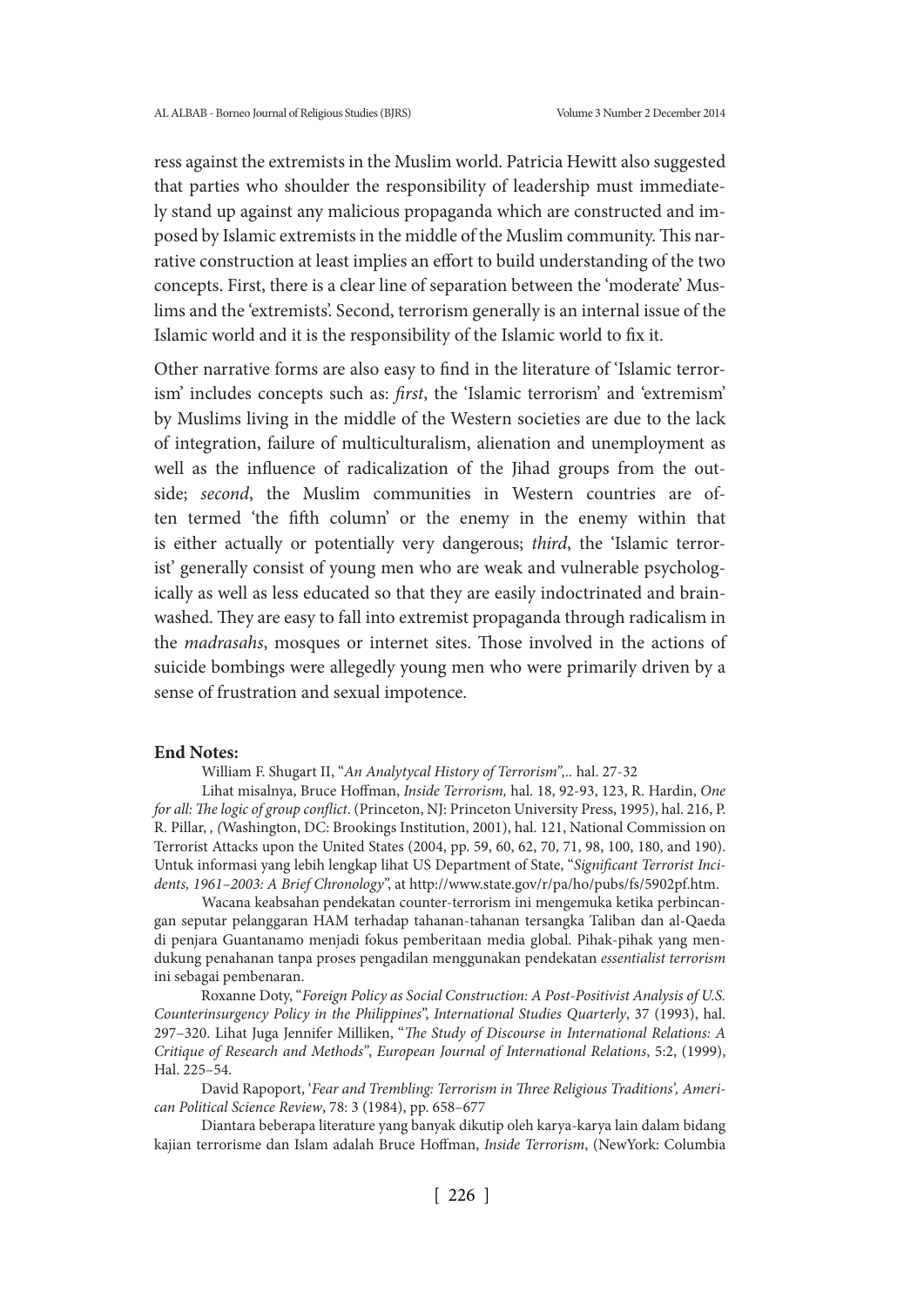University Press, 1998), kemudian Walter Laqueur, *The New Terrorism: Fanaticism and the Arms of Mass Destruction*, (New York: Oxford University Press, 1999), Mark Juergensmeyer, *Terror in the Mind of God: The Global Rise of Religious Violence*, (Berkeley, CA: University of California Press, 2000), Jessica Stern, *Terror in the Name of God: Why Religious Militants Kill*, (New York: HarperCollins, 2003), dan Magnus Ranstorp, '*Terrorism in the Name of Religion', Journal of International Affairs*, 50: 1 (1996), pp. 41–62.

 Indikasi fakta dari koneksi akademisi-birokrat-jurnalis ini adalah bahwa penulis-penulis seperti Bernard Lewis,

Bruce Hoffman, Steven Simon, Jessica Stern, Daniel Benjamin, dan Richard Perle pernah bekerja di badan-badan strategis pemerintah seperti *national Security Council* dan Kementrian Pertahanan AS. Mereka juga saling bertukar informasi dengan wartawan-wartawan senior di CNN, VoA, *The New York Times, LA Times, Washington Post, Newsweek* dan *USA Today* seperti Thomas Friedman, Charles Krauthammer, David Brooks, William Kristol, Martin Peretz, Norman Podhoretz, dan Judith Miller. Lihat L. Ali Khan, *Phenomenology of International Terrorism: Understanding Islamic Militancy,* (Leiden: Martinus Nijhoff Publisher, 2006), hal. 206-209.

 Lihat misalnya Fred Halliday, *Two Hours that Shook the World – September 11, 2001: Causes & Consequences, (*London: Saqi Books, 2002), hal. 88–131. Untuk gambaran detail lebih lanjut mengenai bagaimana kultur orientalis mewarnai studi Islam lihat Edward Said, *Covering Islam: How the Media and the Experts Determine How We See the Rest of the World*, (London: Vintage, 1981), revised edition 1997 dan Yahya Sadowsky, '*The New Orientalism and the Democracy Debate*', dalam Joel Beinin and Joe Stork (*eds*), *Political Islam*, (Berkeley, CA: University of California Press, 1996).

 Samuel Huntington, '*The Clash of Civilizations?', Foreign Affairs*, 72: 3 (1993), hal. 22–49. Sedangkan karya Bernard Lewis yang dimaksud adalah Bernard Lewis, '*The Roots of Muslim Rage', Atlantic Monthly*, 266: 3 (1990), hal. 47–60

 As'ad AbuKhali, *'Book Review: "The Islam Industry" and Scholarship', Middle East Journal*, 58: 1 (2004), hal. 130–8. Lihat juga, Edward Said, *Covering Islam,* hal. 150

 Banyak sekali karya yang mengulas mengenai peran media khususnya di Barat yang merepresentasikan pandangan stereotype terhadap Islam. Beberapa diantaranya seperti Elizabeth Poole and John Richardson, *Muslims and the News Media*, (London: I.B. Tauris, 2006); Kai Hafez (*ed.*), *Islam and the West in the Mass*

*Media: Fragmented Images in a GlobalizingWorld*, (Cresskill, NJ: Hampton Press, 2000); John Richardson, *(Mis)Representing Islam: The Racism and Rhetoric of British Broadsheet Newspapers*, (Amsterdam: John Benjamins, 2004); dan Jack Sheehan, *Reel Bad Arabs: How Hollywood Vilifies a People*, (Northampton, MA: Interlink Publishing Group, 2004)

 Elizabeth Hurd, '*Appropriating Islam: The Islamic Other in the Consolidation of Western Modernity', Critique: Critical Middle Eastern Studies*, 12: 1 (2003), Hal. 25–41.

 Lihat misalnya tulisan-tulisan dalam buku K. El Fadl (*ed.), Shattered Illusions: Analyzing the War on Terrorism*, (Bristol: Amal Press, 2002)

 Bahasan mendalam seputar issu historiografi narasi cultural dalam kaitannya dengan kampanye *War on Terror* pimpinan AS dapat ditemukan dalam Richard Jackson, *Writing the War on Terrorism: Language, Politics and Counterterrorism*, (Manchester: Manchester University Press, 2005). Lihat juga Stuart Croft, *Culture, Crisis and America's War onTerror)*, (Cambridge: Cambridge University Press, 2006).

 The 9/11 Commission, *Final Report of the National Commission on Terrorist Attacks Upon the United States*, (New York: W. W. Norton & Co., 2004), hal. 54

 Ray Takeyh and Nikolas Gvosdev, '*Radical Islam: The Death of an Ideology?', Middle East Policy*, 11: 4 (2004), hal. 86

 Lihat misalnya Barak Mendelsohn, "*Sovereignty Under Attack: The International Society Meets the Al Qaeda Network", Review of International Studies*, 31 (2005), hal. 55.

Walter Laqueur, *The New Terrorism*, hal. 129

Barak Mendelsohn, "*Sovereignty Under Attack…"*, hal. 57

Samuel Huntington, "*A Clash of Civilizations*?", hal. 35. Lihat Juga Magnus Ranstorp,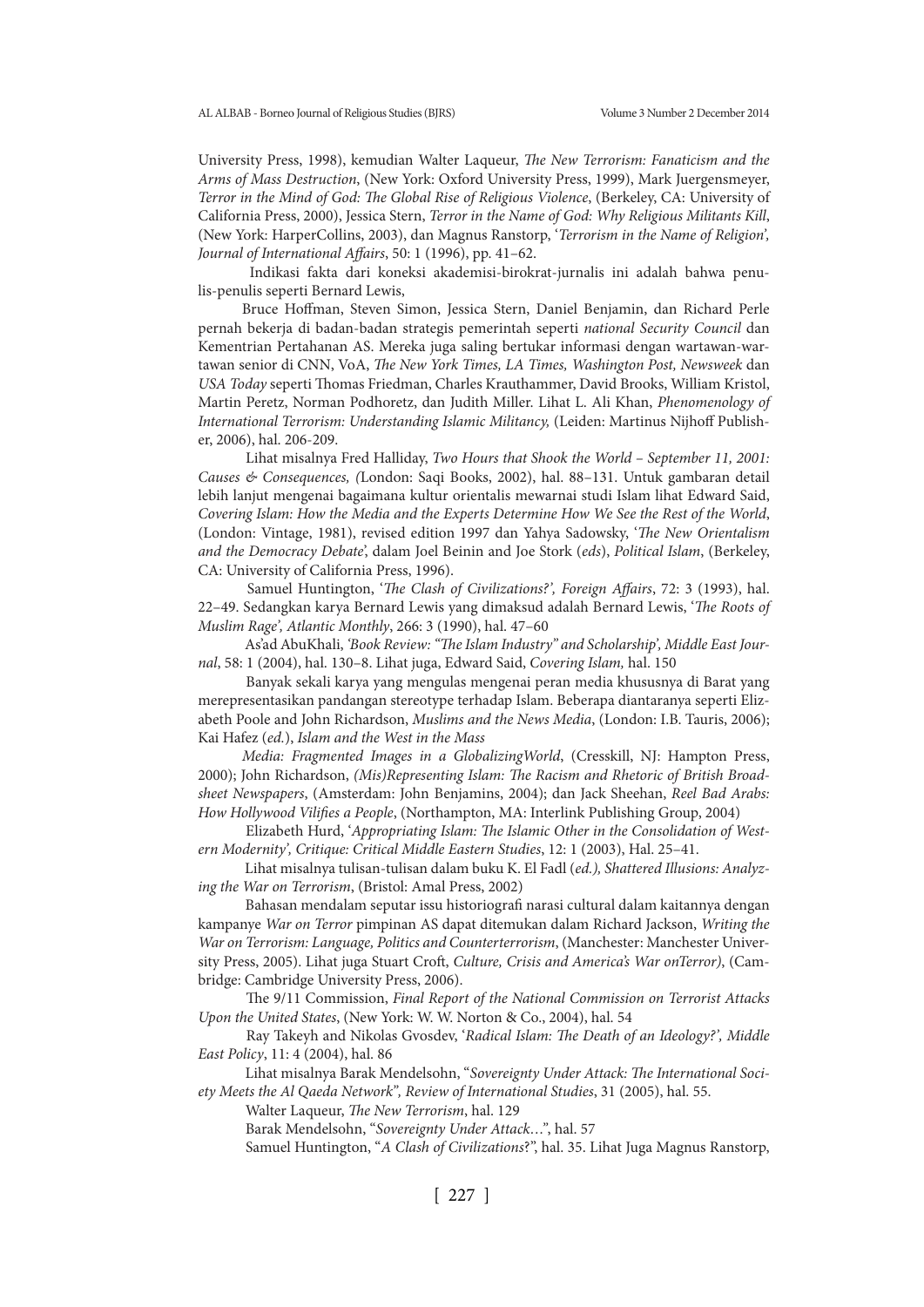"*Terrorism in the Name of Religion"*, hal. 43.

 Habib Malik, "*Political Islam and the Roots of Violence"*, in Elliott Abrams (*ed.*), *The Influence of Faith: Religious Groups and U.S. Foreign Policy*, (Lanham, MD: Rowman & Littlefield, 2001)

 Reuven Paz, "*Is There an 'Islamic Terrorism'?"*, *International Policy Institute for Counter-Terrorism (ICT) Publication*, Herzilya, Israel, 7 September 1998, atht tp://www.ict.org.il/ articles/articledet.cfm?articled=46, diakses pada tanggal 05 Desember 2012,

Magnus Ranstorp, "*Terrorism in the Name of Religion*", hal. 58

 Reuven Paz, "*Radical Islamist Terrorism: Points for Pondering", International Policy In*stitute for Counter-Terrorism (ICT) Publication, Herzilya, Israel, 20 June 2001, at http://www. ict.org.il/articles/articledet.cfm?articleid=367, diakses tanggal 05 Desember 2012

 Marc Sageman, *Understanding Terror Networks*, (Philadelphia: University of Pennsylvania Press, 2004), hal. 1.

Marc Sageman, *Understanding Terror Networks*, hal. 126

 Lihat misalnya Daniel Benjamin & Steven Simon, *The Age of Sacred Terror*, (New York: Random House, 2002); Paul Berman, *Terror and Liberalism*, (New York: W.W. Norton, 2003); Natana DeLong-Bas, *Wahhabi Islam: From Revival and Reform to Global Jihad*, (Oxford: Oxford University Press, 2004); dan Raphael Israeli, "*A Manual of Islamic Fundamentalist Terrorism", Terrorism and Political Violence*, 14: 4 (2002), hal. 23–40.

 Quintan Wiktorowicz, "*A Genealogy of Radical Islam", Studies in Conflict &Terrorism*, 28 (2005), hal. 75

 Greg Austin, *The Next Attack: 'Know Your Enemy and Know Yourself'*, (London: Foreign Policy Centre, 2005), hal. i.

 Shaul Mishal and Maoz Rosenthal, *"Al Qaeda as a Dune Organization: Towards a Typology of Islamic Terrorist Organizations", Studies in Conflict & Terrorism*, 28 (2005), hal. 277.

 David Cook, "*The Recovery of Radical Islam in the Wake of the Defeat of the Taliban", Terrorism and Political Violence*, 15: 1 (2003), hal. 52

Magnus Ranstorp, "*Terrorism in the Name of Religion"*, hal. 49

 Benjamin Barber, "*Democracy and Terror in the Era of Jihad vs. McWorld"*, dalam Ken Booth and TimDunne (*eds*), *Worlds in Collision: Terror and the Future of Global Order*, (New York: Palgrave Macmillan, 2002), hal. 247

 Ayla Schbley, "*Religious Terrorism, the Media, and International Islamization Terrorism: Justifying the Unjustifiable", Studies in Conflict & Terrorism*, 27 (2004), hal. 208

Takeyh and Gvosdev, "*Radical Islam"*, hal. 93

Bernard Lewis, "*The roots of Muslim Rage".*

Jessica Stern, "*Terror in the Name of God*", hal. 264

Saul Mishal and Maoz Rosenthal, "*Al Qaeda as a Dune Organization"*, hal. 276

Sageman, *Understanding Terror Networks*, hal. Vii.

 Daniel Pipes, "*Who is the Enemy?", Commentary*, 113: 1 ( January 2002), hal. 23–24, 26, artikel ini dapat juga ditemukan di http://www.danielpipes.org/article/103, diakses pada tanggal 05 Desembert 2012

Marc Sageman, *Understanding Terror Networks*, hal. 25–59.

Jessica Stern, *Terror in the Name of God*, hal. 260.

 Gus Martin, *Understanding Terrorism: Challenges, Perspectives, and Issues*, (London: Sage, 2003), hal. 194, 198.

 Rohan Gunaratna, *Inside Al Qaeda*, (New York: Columbia University Press, 2002), hal. 8, 95.

 Beberapa literature yang mencuatkan teori baru "*The New Terrorism"* ini diantaranya adalah Ian Lesser, *et al.*, *Countering the New Terrorism*, (Santa Monica, CA: Rand Corporation Publications, 1999); Charles Kegley, Jr. (*ed.*), *The New Global Terrorism: Characteristics, Causes, Controls*, (New Jersey: Prentice Hall, 2003); dan Russell Howard and Reid Slayer (*eds*), *Terrorism and Counterterrorism: Understanding the New Security Environment*, (Guildford: McGraw-Hill, 2003); disamping tentunya karya Bruce Hoffman, *Inside Terrorism,* dan Walter Laquer, *The New Terrorism.*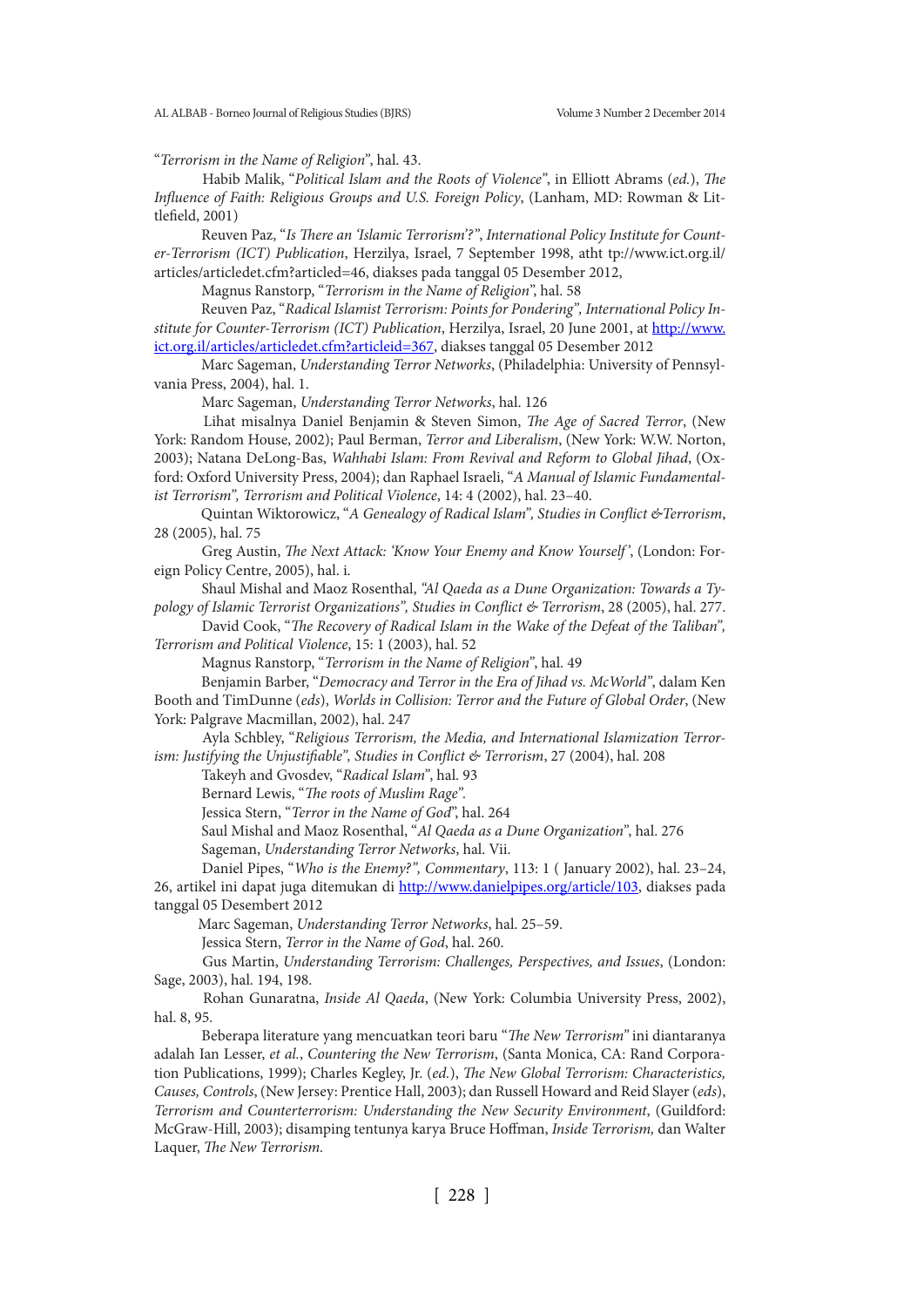Magnus Ranstorp, "*Terrorism in the Name of Religion"*, hal. 54.

Jessica Stern, *Terror in the Name of God*, hal. xxii

 Daniel Byman, "*Al-Qaeda as an Adversary: Do We Understand Our Enemy?",World Politics*, 56 (2003), hal. 147

Benjamin Barber, "*Democracy and Terror"*, hal. 246

Tony Blair, "PM's Press Conference", 5 August 2005, at http://www.number10.gov.uk/ output/Page8041.asp, diakses tanggal 05 Desember 2012

 RAND Corporation adalah sebuah lembaga penelitian kontra-terrorisme di bawah struktur Angkatan Udara Amerika Serikat.

 John Arquilla, David Ronfeldt and Michele Zanini, "*Networks, Netwar, and Information-Age Terrorism*", dalam Ian Lesser *et al., Countering the New Terrorism*, hal. 56

 Chatham House merupakan lembaga penelitian kontra-terrorisme yang dibentuk oleh dan berafiliasi sebagai penasehat bagi pemerintahan Inggris.

 Frank Gregory and Paul Wilkinson, "*Riding Pillion for Tackling Terrorism is a High-Risk Policy", Security, Terrorism and the UK*, Chatham House ISP/NSC Briefing Paper 05/01, July 2005, hal. 2.

 Frank Gregory and Paul Wilkinson, "*Riding Pillion for Tackling Terrorism is a High-Risk Policy",* hal. 65

Benjamin Barber, "*Democracy and Terror"*, hal. 249.

Daniel Byman, "Al-Qaeda as an Adversary", hal. 151

 Paul Pillar, "*Terrorism Goes Global: Extremist Groups Extend their Reach Worldwide", Brookings Review*, 19: 4 (2001), hal. 36

Greg Austin, "*The Next Attack"*, hal. 28

Zeyno Baran, "*Fighting the War of Ideas", Foreign Affairs*, 84: 6 (2005), hal. 84

NS interview, *"Patricia Hewitt", Newstatesman*, 25 July 2005, hal. 26.

 Lihat misalnya laporan yang dikeluarkan oleh pemerintah Inggris yang berjudul "*Draft Report on Young*

*Muslims and Extremism"*, UK Foreign and Commonwealth Office/Home Office, April 2004, dapat ditemukan di http://www.globalsecurity.org/security/library/report/2004/muslimext-uk.htm, diakses tanggal 05 Desember 2012

 Lihat Javier Jordan and Luisa Box, "*Al-Qaeda and Western Islam", Terrorism and Political Violence*, 16: 1 (2004), hal. 1–17.

 Jenis narasi ini terekspresikan dalam artikel Husain Haqqani, "*Islam's Medieval Outposts",Foreign Policy*, 133 (2002), hal. 58–64.

Lihat misalnya Mark Juergensmeyer, *Terror in the Mind of God*, hal. 201.

#### **REFERENCES**

AbuKhali, As'ad, *'Book Review: "The Islam Industry" and Scholarship', Middle East Journal*, 58: 1 (2004)

Austin, Greg, *The Next Attack: 'Know Your Enemy and Know Yourself'*, (London: Foreign Policy Centre, 2005)

Baran, Zeyno, "*Fighting the War of Ideas", Foreign Affairs*, 84: 6 (2005), hal. 84

Barber, Benjamin, "*Democracy and Terror in the Era of Jihad vs. McWorld"*, in Ken Booth and TimDunne (*eds*), *Worlds in Collision: Terror and the Future of Global Order*, (New York: Palgrave Macmillan, 2002)

Benjamin, Daniel, & Simon, Steven, *The Age of Sacred Terror*, (New York: Random House, 2002)

Berman, Paul, *Terror and Liberalism*, (New York: W.W. Norton, 2003)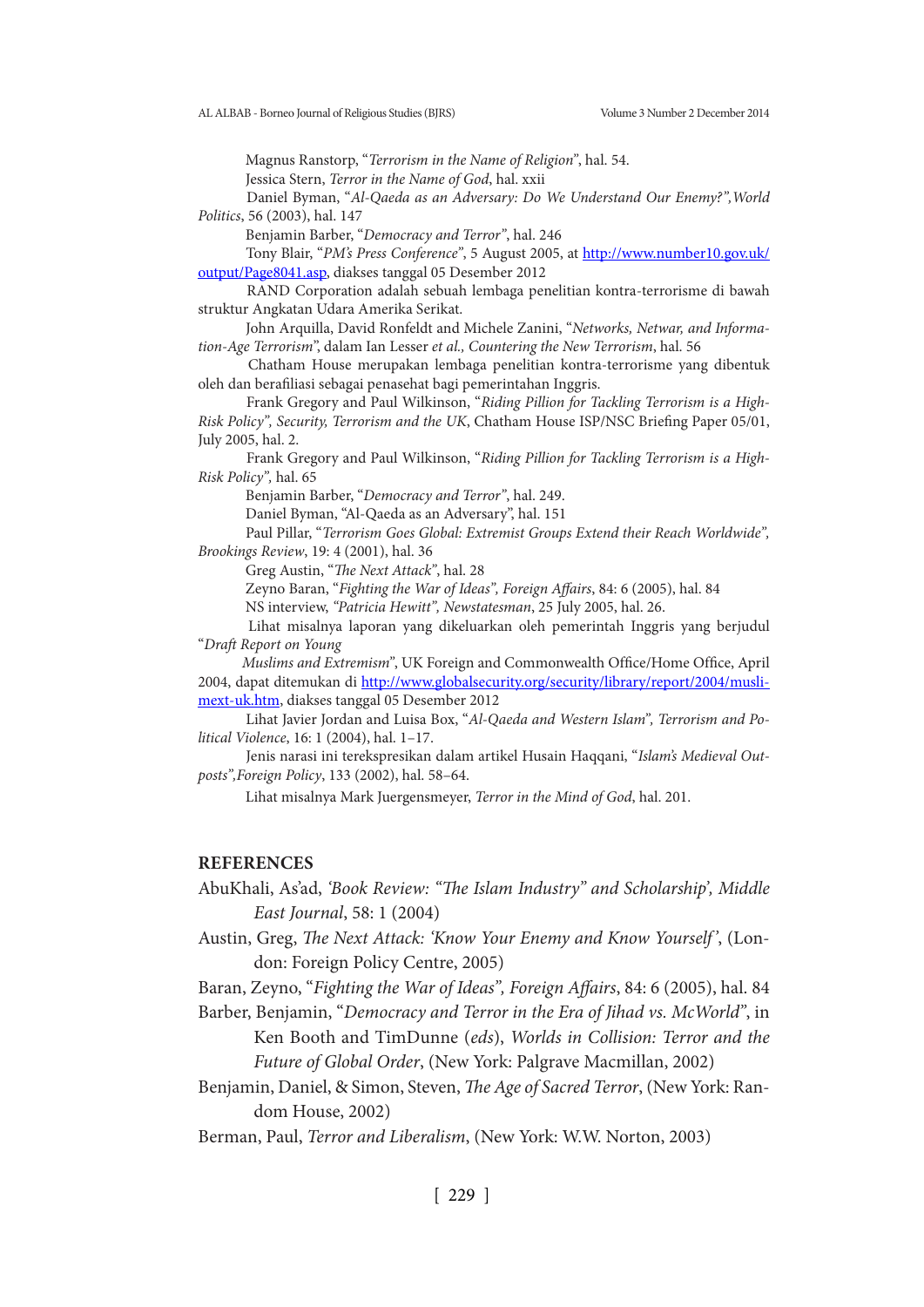- Blair, Tony, "*PM's Press Conference"*, 5 August 2005, at http://www.number10. gov.uk/output/Page8041.asp, diakses tanggal 05 Desember 2012
- Cook, David, "*The Recovery of Radical Islam in the Wake of the Defeat of the Taliban", Terrorism and Political Violence*, 15: 1 (2003)
- Croft, Stuart, *Culture, Crisis and America's War onTerror)*, (Cambridge: Cambridge University Press, 2006).
- DeLong-Bas, Natana, *Wahhabi Islam: From Revival and Reform to Global Jihad*, (Oxford: Oxford University Press, 2004)
- Doty, Roxanne, "*Foreign Policy as Social Construction: A Post-Positivist Analysis of U.S. Counterinsurgency Policy in the Philippines*", *International Studies Quarterly*, 37 (1993),
- El Fadl, Khaled Abou, (*ed.), Shattered Illusions: Analyzing the War on Terrorism*, (Bristol: Amal Press, 2002)
- Gregory, Frank, and Wilkinson, Paul, "*Riding Pillion for Tackling Terrorism is a High-Risk Policy", Security, Terrorism and the UK*, Chatham House ISP/NSC Briefing Paper 05/01, July 2005
- Gunaratna, Rohan, *Inside Al Qaeda*, (New York: Columbia University Press, 2002), hal. 8, 95.
- Hafez, Kai, (*ed.*), *Islam and the West in the Mass Media: Fragmented Images in a GlobalizingWorld*, (Cresskill, NJ: Hampton Press, 2000)
- Halliday, Fred, *Two Hours that Shook the World September 11, 2001: Causes & Consequences, (*London: Saqi Books, 2002)
- Haqqani, Husain, "*Islam's Medieval Outposts",Foreign Policy*, 133 (2002)
- Hardin, R., *One for all: The logic of group conflict*. (Princeton, NJ: Princeton University Press, 1995)
- Hoffman, Bruce, *Inside Terrorism,* (New York: Columbia University Press, 1998)
- Howard, Russell, and Slayer, Reid, (*eds*), *Terrorism and Counterterrorism: Understanding the New Security Environment*, (Guildford: McGraw-Hill, 2003)
- Huntington, Samuel, '*The Clash of Civilizations?', Foreign Affairs*, 72: 3 (1993)
- Hurd, Elizabeth, '*Appropriating Islam: The Islamic Other in the Consolidation of Western Modernity', Critique: Critical Middle Eastern Studies*, 12: 1 (2003)
- Israeli, Raphael, "*A Manual of Islamic Fundamentalist Terrorism", Terrorism and Political Violence*, 14: 4 (2002)
- Jackson, Richard, *Writing the War on Terrorism: Language, Politics and Counterterrorism*, (Manchester: Manchester University Press, 2005)
- Jordan, Javier, and Box, Luisa, "*Al-Qaeda and Western Islam", Terrorism and Political Violence*, 16: 1 (2004)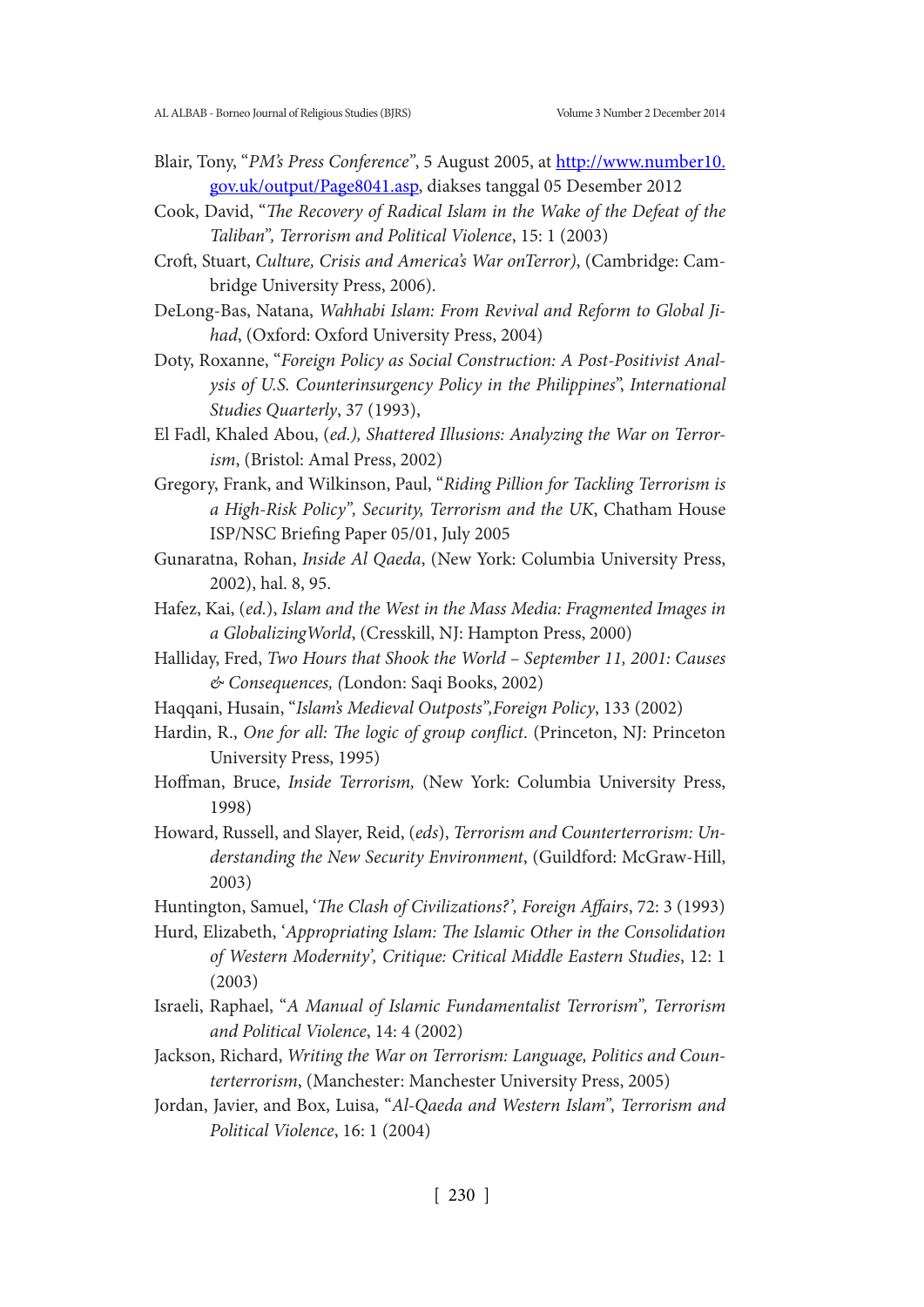- Juergensmeyer, Mark, *Terror in the Mind of God: The Global Rise of Religious Violence*, (Berkeley, CA: University of California Press, 2000)
- Kegley, Jr., Charles, (*ed.*), *The New Global Terrorism: Characteristics, Causes, Controls*, (New Jersey: Prentice Hall, 2003)
- Khan, L. Ali, *Phenomenology of International Terrorism: Understanding Islamic Militancy,* (Leiden: Martinus Nijhoff Publisher, 2006)
- Laqueur, Walter, *The New Terrorism: Fanaticism and the Arms of Mass Destruction*, (New York: Oxford University Press, 1999)
- Lesser, Ian, *et al.*, *Countering the New Terrorism*, (Santa Monica, CA: Rand Corporation Publications, 1999)
- Lewis, Bernard, '*The Roots of Muslim Rage', Atlantic Monthly*, 266: 3 (1990)
- Malik, Habib, "*Political Islam and the Roots of Violence"*, in Elliott Abrams (*ed.*), *The Influence of Faith: Religious Groups and U.S. Foreign Policy*, (Lanham, MD: Rowman & Littlefield, 2001)
- Martin, Gus, *Understanding Terrorism: Challenges, Perspectives, and Issues*, (London: Sage, 2003)
- Mendelsohn, Barak, "*Sovereignty Under Attack: The International Society Meets the Al Qaeda Network", Review of International Studies*, 31 (2005)
- Miliken, Jennifer, "*The Study of Discourse in International Relations: A Critique of Research and Methods"*, *European Journal of International Relations*, 5:2, (1999)
- Mishal, Shaul, and Rosenthal, Maoz, *"Al Qaeda as a Dune Organization: Towards a Typology of Islamic Terrorist Organizations", Studies in Conflict & Terrorism*, 28 (2005)
- NS interview, *"Patricia Hewitt", Newstatesman*, 25 July 2005, hal. 26.
- Paz, Reuven, "*Is There an 'Islamic Terrorism'?"*, *International Policy Institute for Counter-Terrorism (ICT) Publication*, Herzilya, Israel, 7 September 1998, at http://www.ict.org.il/articles/articledet.cfm?articled=46, diakses pada tanggal 05 Desember 2012,
- Paz, Reuven, "*Radical Islamist Terrorism: Points for Pondering", International Policy Institute for Counter-Terrorism (ICT) Publication*, Herzilya, Israel, 20 June 2001, at http://www.ict.org.il/articles/articledet.cfm?articleid=367, diakses tanggal 05 Desember 2012
- Pillar, Paul, "*Terrorism Goes Global: Extremist Groups Extend their Reach Worldwide", Brookings Review*, 19: 4 (2001)
- Pipes, Daniel, "*Who is the Enemy?", Commentary*, 113: 1 ( January 2002), http://www.danielpipes.org/article/103, diakses pada tanggal 05 Desember 2012
- Poole, Elizabeth and Richardson, John, *Muslims and the News Media*, (London: I.B. Tauris, 2006)